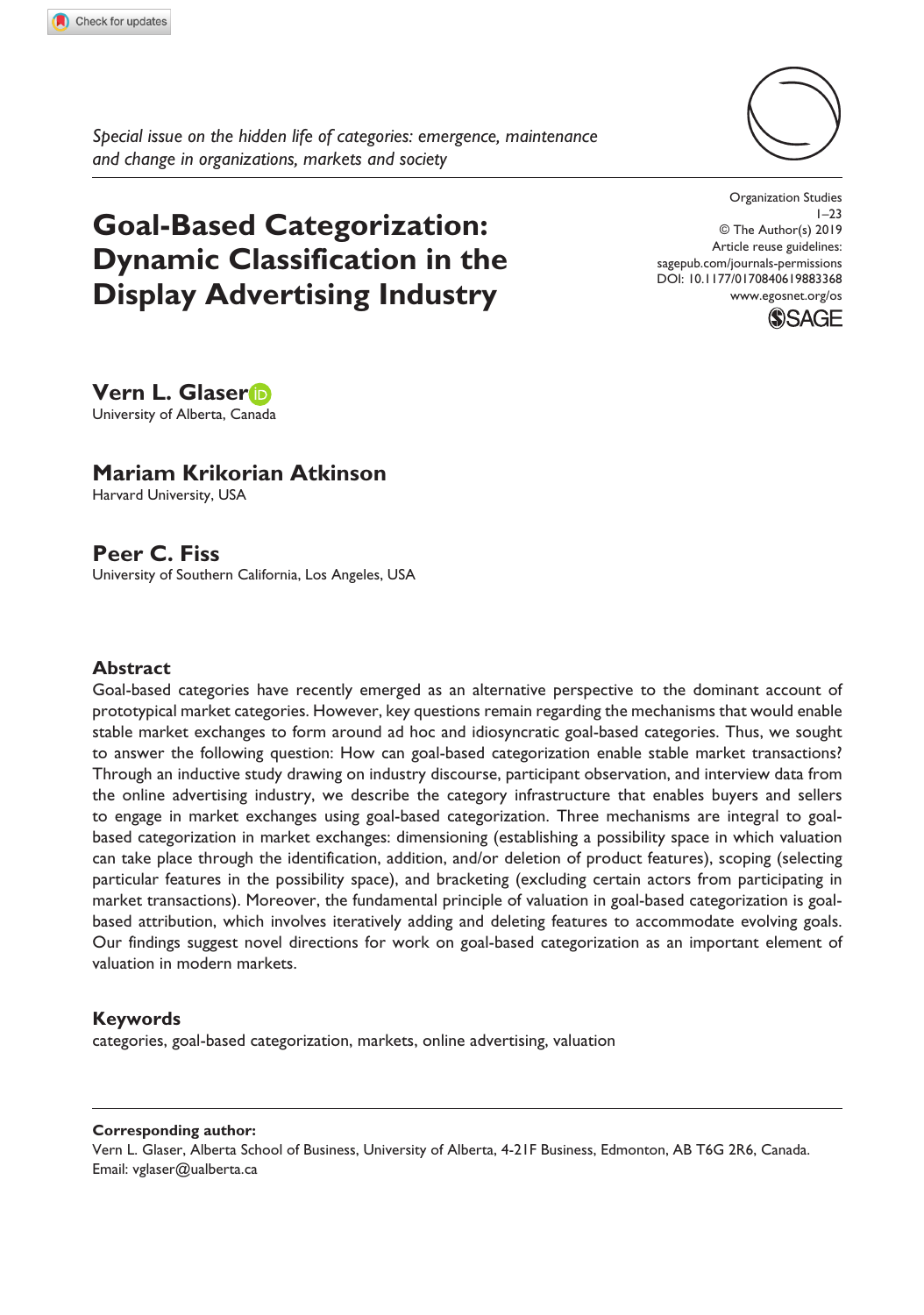### **Introduction**

Modern product markets are dynamic knowledge structures that are developed and negotiated by market actors to make sense of producer and consumer behavior (Kennedy, 2005; Rosa, Porac, Runser-Spanjol, & Saxon, 1999). Within these product markets, systems of categories facilitate and stabilize transactions between different producers and consumers by establishing shared definitions of the entities exchanged (Beckert & Aspers, 2011; Lounsbury & Rao, 2004; Porac & Thomas, 1994; Rosa et al., 1999). Using such categories enables market actors to value products more efficiently and agree upon the terms of exchange (Alexy & George, 2013; Khaire & Wadhwani, 2010; Koçak, Hannan, & Hsu, 2014; Vergne & Wry, 2013; Zuckerman, 1999). Further, as organizations leverage information technology to construct marketplaces with differentiated categories and features, understanding the relationship between organizational strategy and categorization becomes ever more important (Beckert & Aspers, 2011; Beunza, Hardie, & MacKenzie, 2006; Delmestri & Greenwood, 2016; Karthikeyan, Jonsson, & Wezel, 2015; Kennedy & Fiss, 2013).

In prior organizational research on categorization in markets, scholars have drawn primarily on the concept of prototypes when explaining how buyers, sellers, and intermediaries use categories (e.g., Durand, Granqvist, & Tyllström, 2017; Mervis & Rosch, 1981). Relatively stable prototypical categories tend to emerge through a process that involves the creation of a category label and subsequent establishment of agreement about the meaning of that label (e.g., Hannan, Pólos, & Carroll, 2007), resulting in shared and viable market categories (Lo, Fiss, Rhee, & Kennedy, 2019). These prototypical categories are marked by a graded structure such that instantiations are more or less associated with the category based on their membership scores, and audiences engage in a process of comparison to evaluate the degree to which a producer or product is a member of a market category (Hannan, 2010; Hannan et al., 2007). Prototypical categories are thus based on a taxonomy of the environment that bundles together entities that appear to "belong" together due to "common or similar physical or material attributes" (Durand & Khaire, 2017, p.89). For instance, market actors extensionally apply the category "minivan" to particular members (e.g., a Honda Odyssey, Dodge Caravan, etc.) and intensionally agree on the defining characteristics of a prototype (e.g., can seat at least seven, handles like a car, etc.) (Rosa et al., 1999). Building on this view, categories research typically "deals with stable situations in which categories have a taken-forgranted character" (Hannan, 2010,p.162).

However, Durand and Paolella (2013), along with other scholars, have more recently advanced an alternative account that views categories as goal-based rather than prototypical (Barsalou, 1983; Durand et al., 2017; Paolella & Durand, 2016). With goal-based categories, membership is defined in relation to a goal, such as "cars that I want to drive," and might include a diverse set of members such as sports cars, sport utility vehicles, or luxury sedans. Goal-based categories thus violate what Barsalou (1985, p. 632) called the "correlational structure of the environment" in that they frequently group together heterogeneous entities that would not belong together from a prototypical perspective. Additionally, actors often create goal-based categories on an ad hoc, idiosyncratic basis to achieve particular objectives (Barsalou, 1983; Durand & Paolella, 2013, p. 1101), rendering them particularly dynamic. Taking this perspective, researchers have begun to empirically explore the role of such goal-based categories in markets. For instance, Paolella and Durand (2016) showed how actors rely on goal-based categories to deal with challenges associated with complex, non-recurring problems. Similarly, Pontikes and Kim (2017) demonstrated that producers may strategically use goal-based categories (see also Karthikeyan et al., 2015; Montauti & Wezel, 2016).

Although a goal-based view of categorization thus appears important and highly relevant to our understanding of market situations, goal-based categorization currently remains a "blind spot" in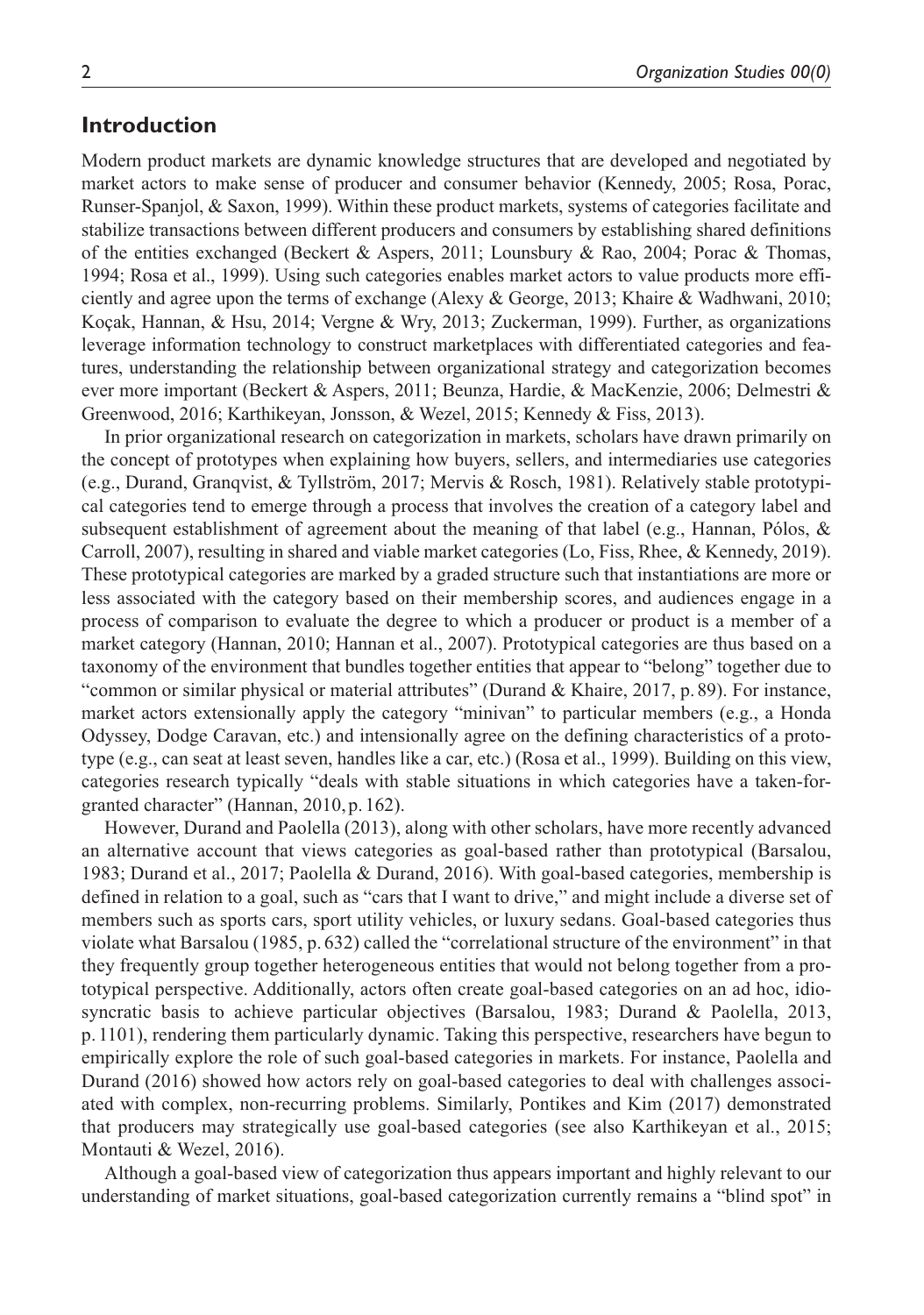categories research (Durand & Khaire, 2017, p. 89). A key aspect of why goal-based categorization has so far failed to fulfill its promise stems from the challenges associated with viewing goal-based categorization as the basis of market exchanges. In this regard, Durand and Paolella (2013, p. 1106) noted possible limits to the theoretical potential of a goal-based category perspective. First, goalbased categories are idiosyncratic and differ for individual actors, rendering the construction of socially shared meanings problematic. Second, goal-based categories are inherently unstable because many are ad hoc in nature and actors' goals may dynamically adjust depending on temporal and contextual circumstances.

To illustrate these challenges of organizing markets around goal-based categories, consider the categories used in the Italian wine industry (Negro, Hannan, & Rao, 2010, 2011; Negro & Leung, 2013). This market is organized around prototypical categories, with the categorical identity of wine determined by the grape varietal and the geographic location of the vineyard. Pricing is influenced by the quality of wine as reported by influential critics (Negro & Leung, 2013). While market actors often use goal-based categories even in this industry, there are significant challenges to goal-based categorization as the basis of market structures. Goals vary based on individual preferences (e.g., how much and to what extent particular individuals like certain types of wine) and the ad-hoc construction of goals ("wines to serve with dinner," "wines to give as a gift," "wines to bring to a picnic," etc.). Accordingly, with idiosyncratic, ad hoc, goal-based categorization, it remains unclear how actors can agree on the value of a given exchange product or service. This reveals a fundamental question for categories researchers: How can goal-based categorization enable stable market transactions?

We examine this question in an empirical context that serves as an extreme case (Pettigrew, 1990) for developing theory about goal-based categories: online display advertising. Display advertising is an appropriate context because the market, which initially relied on prototypical categories associated with producer identity, has increasingly shifted toward goal-based categories associated with product dimensions. Buyers (i.e., advertisers) use transactional information about advertising impressions (such as demographics, contextual placement, behavioral history, or geographic location) to optimize the effectiveness of their marketing campaigns, and sellers (i.e., media publishers) use such information to optimize advertising revenue yield from their websites. Furthermore, the use of categories is particularly salient in this context, as market actors employ continuously updated goal-based categories to pursue their respective goals, thus providing ample data to study goal-based categorization. Leveraging industry discourse (i.e., blogs and magazine articles) and in-depth semi-structured interviews with stakeholders in the online advertising industry, we reveal how buyers and sellers use goal-based categorization to structure market transactions.

Our findings suggest that the challenge of achieving stable market transactions in the face of idiosyncratic, goal-based categorization is overcome by the creation of a classificatory infrastructure that enables market actors to dynamically categorize products and assign value. Specifically, we argue that market structures—relatively stable patterns of market interactions between buyers and sellers that rely on rules and social structures to guide and organize exchange (e.g., Fligstein, 2001; Rosa et al., 1999)—associated with goal-based categories (i.e., categories derived from individually idiosyncratic, ad hoc meanings) rely on three core mechanisms: *dimensioning* (i.e., establishing a possibility space in which valuation can occur through the identification, addition, and/or deletion of product features), *scoping* (i.e., selecting particular features in the possibility space), and *bracketing* (i.e., excluding certain actors from participating in market transactions). Additionally, whereas prototype-based categories feature a valuation principle derived from the categorical imperative, goal-based categories feature a distinct principle of valuation: *goal-based attribution*, which involves the iterative addition and deletion of categorical features based on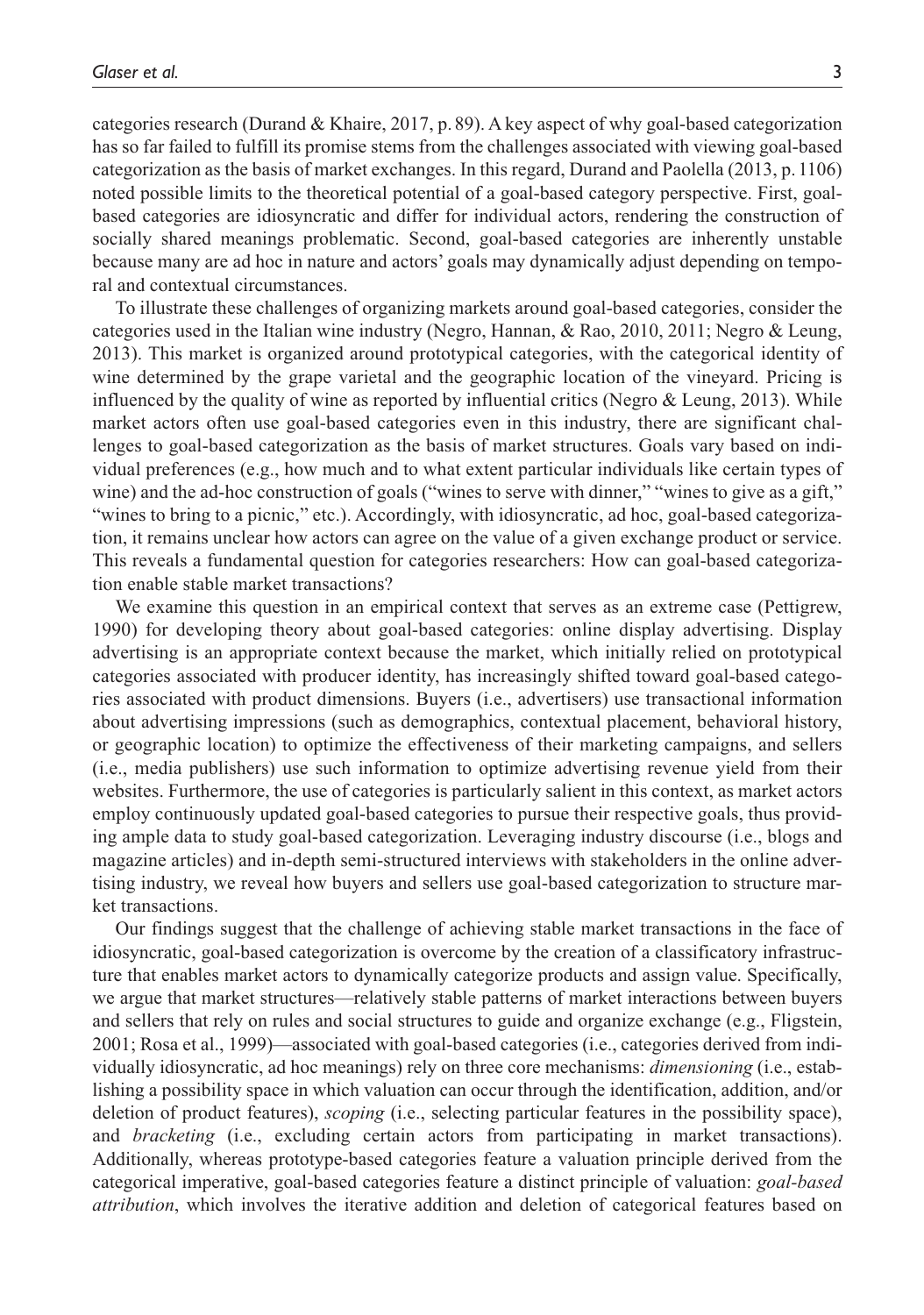value in order to achieve a particular goal. Our study thus contributes to our understanding of categories by explaining how goal-based categories enable market transactions.

### **Theoretical Background**

A rapidly growing literature is dedicated to examining how categories help audiences evaluate organizations and market offerings (e.g., Durand & Paolella, 2013; Hsu, 2006; Kennedy, 2008; Kennedy, Lo, & Lounsbury, 2010; Navis & Glynn, 2011; Rosa et al., 1999; Zuckerman, 1999). Categories influence valuation and support market activities by establishing the identity and comparability of objects of exchange, allowing buyers and sellers to determine their value (Espeland & Stevens, 1998; Lounsbury & Rao, 2004). For instance, categories such as West Texas Intermediate or Brent Crude indicate grades used to benchmark pricing for crude oil.

For stable market exchange systems to emerge, categories typically must provide buyers and sellers with an understanding of the properties of the products being exchanged, yet create broad enough product definitions to ensure liquidity in the market (Hannan, 2010). Thus, market actors use categories as a mechanism to understand exactly what they will receive from a particular exchange agreement, enabling them to value the exchanged item and control uncertainty associated with the transaction (Beniger, 1989). In fact, as Schneiberg and Berk (2010) argued, "even the least formalized classifications do substantial work in ordering and stabilizing markets and fields" (p. 256), and the failure of category systems to commensurate different products may lead to a lack of liquidity and volume in markets (Huault & Rainelli-Weiss, 2011).

In the organizational literature on categories, scholars have embraced a prototypical view that takes inspiration from psychological conceptualizations of categories as typified concepts comprising specific instances that can be described in terms of particular properties or attributes (Mervis & Rosch, 1981; for a summary, see Murphy, 2004). For example, a concept such as "bird" can be represented by examples (such as a robin or an eagle) and can be described using a schemata of properties or attributes (e.g., can fly, has wings, has a beak, etc.). Studies have shown that some instances are more or less associated with a category than others (e.g., a robin is more like a bird than a penguin; an elephant is less like a bird than a bat) (Mervis & Rosch, 1981). Additionally, individuals evaluate whether a particular instance is an instantiation of a concept by comparing the features of the instance to the typified features of the concept (e.g., a person might evaluate whether an unknown animal is a bird by asking whether the animal can fly, has wings, etc.). Psychologically, categories are thus abstractions that connect typified concepts with particular instances of those concepts and the properties associated with those instances.

Organizational scholars have leveraged this understanding of categories to theorize market interactions between producers and audiences (Hannan, 2010; Zuckerman, 1999). For instance, Hannan et al. (2007, p.32) suggested that market categories emerge through a process of codification whereby audiences label and categorize similar producers or products. A key insight in the organizational categories literature is that categorical impurity or category spanning—the incorporation of attributes from more than one category—tends to be associated with less positive audience evaluations (Zuckerman, 1999). This ecological principle of allocation (Hsu, 2006) indicates that firms face a tradeoff between niche breadth and strength of appeal, as attempts to broaden a niche and reach multiple audiences decreases an offering's appeal to any individual audience (Carroll, 1985; Hannan et al., 2007). The benefits of categorical purity for valuation have been explained through mechanisms such as the cognitive challenges market critics face in evaluating products or producers due to unclear market identities (Negro et al., 2010). Scholars have further extended this perspective by identifying factors moderating the influence of this categorical imperative, such as category valence (Kennedy et al., 2010), salience (Vergne, 2012), high contrast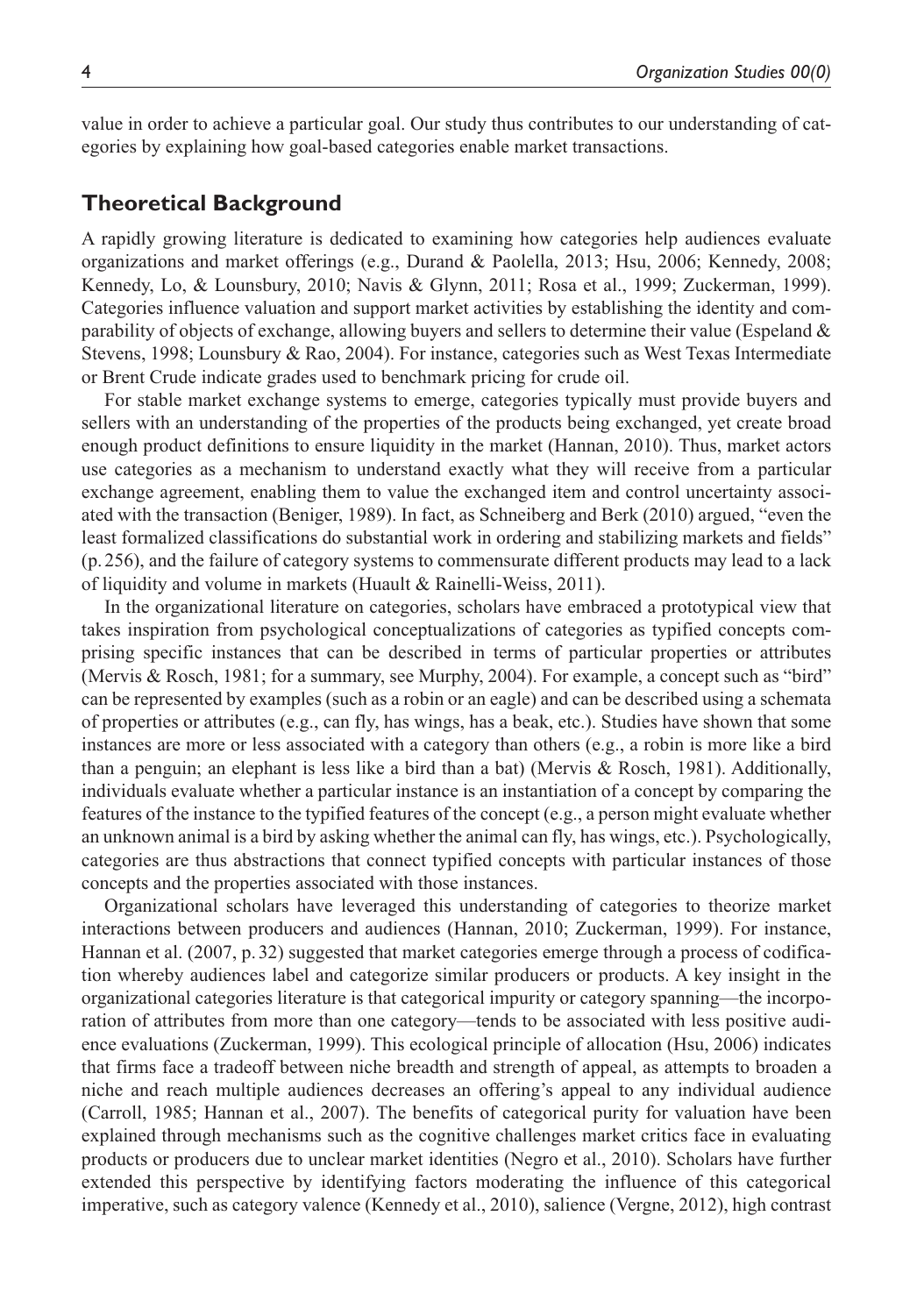between categories (Negro et al., 2010), audience type (Pontikes, 2012), and the stability of the existing category system (Ruef & Patterson, 2009). In summary, findings suggest that audiences evaluate producers and products using cognitive mechanisms associated with the processes by which they evaluate categorical identities (Hannan et al., 2007; Vergne & Wry, 2013).

### *Towards an understanding of goal-based categories*

As outlined above, prior research has been characterized by a shared conceptualization of categories as prototypes or exemplars (Durand & Paolella, 2013), which assumes that actors use categories as a classification system or taxonomy that is based on the observable characteristics of the producers or products by which they evaluate the legitimacy of a set of objects (Durand  $\&$  Paolella, 2013; Murphy, 2004; Rosch, 1978).

Drawing on an alternative view of categories in the psychology literature (e.g., Barsalou, 1983, 1991), some scholars have recently challenged this perspective by suggesting that actors also create categories to pursue particular goals in organizational activities (Durand et al., 2017; Durand  $\&$ Paolella, 2013). Barsalou (1983, p.214) illustrated this concept by describing how a goal of "going on a trip" may compel an individual to create a category for "things to pack in a suitcase." In this view, actors combine concepts based on their general knowledge of categories and categorical attributes to achieve idealized objectives or goals (Barsalou, 1991). Importantly, instances of "goal-based categories are often quite dissimilar to each other" (Barsalou, 1985, p.632). To illustrate, the goal-based category "things to pack in a suitcase" might include dissimilar items such as clothes, toiletries, and gifts, rendering a goal-based approach quite different from a prototypical approach that tends to group entities based on family resemblance (e.g., Rosch & Mervis, 1975). Thus, from the goal-based perspective, categories are concepts that actors dynamically combine in ad hoc and individually idiosyncratic ways to pursue goals, rather than stable concepts reflecting socially shared meanings (Durand & Boulongne, 2017).

This goal-based perspective has advanced categories research by enabling scholars to develop theory for contexts that they have struggled to explain from the prototypical perspective (Durand et al., 2017; Paolella & Sharkey, 2017). For instance, Durand and Boulongne (2017) argued that some groups such as entrepreneurs are more likely to use goal-based categories to pursue idealized objectives (see also Delacour & Leca, 2017; Delmestri & Goodrick, 2017; Delmestri & Greenwood, 2016). Additionally, Paolella and Durand (2016) suggested that market actors are more likely to use goal-based categories when objectives are complex, while Pontikes and Kim (2017) argued that goal-based categories form the basis for strategic categorization (see also Montauti & Wezel, 2016).

At the same time, some scholars have observed that the goal-based perspective relies on assumptions that are problematic for many contexts in which categories need to be stable for market transactions to take place (Durand & Paolella, 2013). Specifically, although individual actors might use goal-based categories when making decisions, two properties of goal-based categories make them difficult to apply as a categorical basis for market transactions: (a) they are tied to individual actors (i.e., particular market actors have particular goals); and (b) they are ad hoc and change over time (i.e., the goals of market actors change depending on circumstances).

To compare both perspectives, prototypical categorization systems thus rely on a shared understanding of category features, allowing exchange-based commodities markets to produce homogeneous products through a classification scheme that creates "generalized impersonal knowledge out of idiosyncratic personal knowledge" (Carruthers & Stinchcombe, 1999, p. 356). In contrast, goal-based categories are—by nature—idiosyncratic, individual, ad hoc, and subject to change. Consequently, if goal-based categories enable market actors to develop goals for particular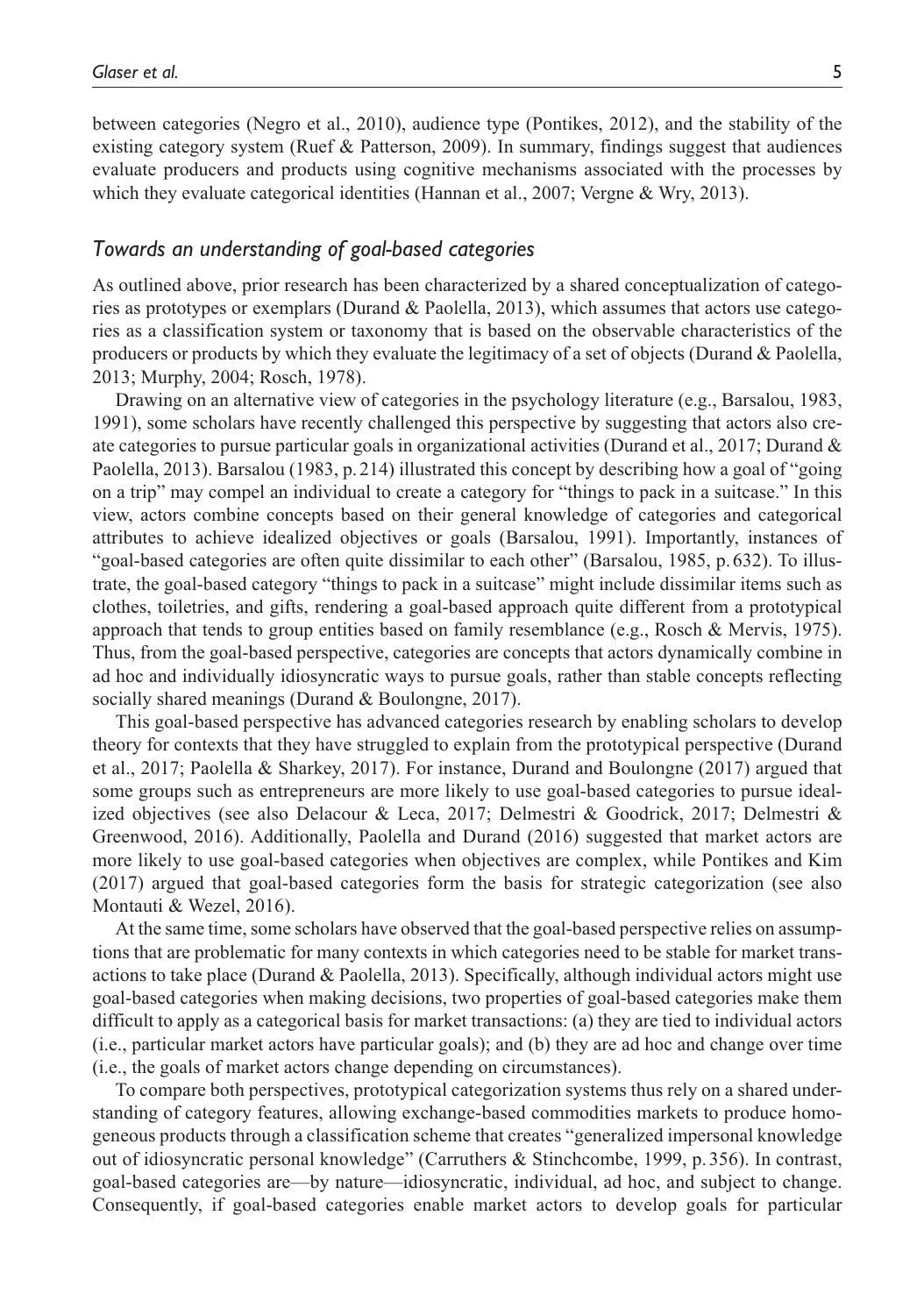contexts, how can these idiosyncratic categories provide the foundation for stable market structures that facilitate product liquidity? We therefore ask: *How can goal-based categorization enable stable market transactions?*

### **Research Design and Methods**

### *Empirical context*

The empirical context of our study is the online display advertising industry. Display advertisements are a form of online advertising "where an advertiser's message is shown on a destination webpage of a media publisher, generally set off in a box at the top or bottom or to one side of the content of the page" (IAB.net Wiki, 2014). The first display ad was sold in 1994, when AT&T paid digital publisher HotWired.com \$30,000 to place a banner advertisement on its website for 3 months (Cook, 2016). As the internet became an increasingly popular source of media content for consumers, the display advertising market grew dramatically. By 2016, the size of the display advertising market for desktop and mobile devices totaled \$31.7 billion (PricewaterhouseCoopers, 2017,p.11).

Key market actors in the display advertising industry include media publishers (sellers) and advertisers (buyers), along with a wide variety of third-party intermediaries that facilitate market exchanges such as advertising networks, advertising exchanges, demand-side platforms, supplyside platforms, agency trading desks, and creative optimizers (Luma Partners, 2017). To offer a concise description of this complex industry, we explain how sellers (i.e., media publishers) and buyers (i.e., advertisers) of online advertising use categories to execute transactions of the primary product (i.e., the advertising impression).

*Sellers.* Media publishers include major web companies (e.g., Facebook or Google), major news media outlets (e.g., the *Wall Street Journal* or the *New York Times*), and blogs (e.g., sports blogs such as <www.bruinsnation.com>or technology blogs such as [www.techcrunch.com\)](www.techcrunch.com). Media measurement and analytics companies such as ComScore or Alexa measure traffic to such sites through metrics such as the number of monthly visitors, their demographic profiles, and the amount of time each visitor spends on the website (Alexa, 2017). Media publishers generate revenue by selling advertising space through sales channels ranging from traditional rate cards to programmatic trading in online marketplaces, using strategies of "holistic yield management" to optimize revenue from their digital properties (Wright, 2016).

*Buyers.* Buyers in this market are organizations that attempt to generate demand for products by placing advertisements with media publishers. Famous and prominent advertisers include large consumer product firms that promote global brands such as Procter & Gamble—which spends more than 25% of its multi-billion dollar advertising budget on digital advertising channels (Neff, 2013). Advertisers try to maximize the effectiveness of their advertisements by reaching a targeted number of people and trying to generate as much of a response as possible.

*Product.* The product traded by publishers and advertisers is the advertising impression, "a single display of online content to a user's web-enabled device" (IAB.net Wiki, 2014). In the early instantiation of the market for online advertising impressions, market activities revolved around prototypical categories grounded in the identity of media publishers in terms of content such as finance (e.g., the *Wall Street Journal* or the *Financial Times*), sports (e.g., *ESPN* or *Sports Illustrated*), or general interest (e.g., *Time Magazine* or *The Atlantic*). Publishers would sell directly to advertisers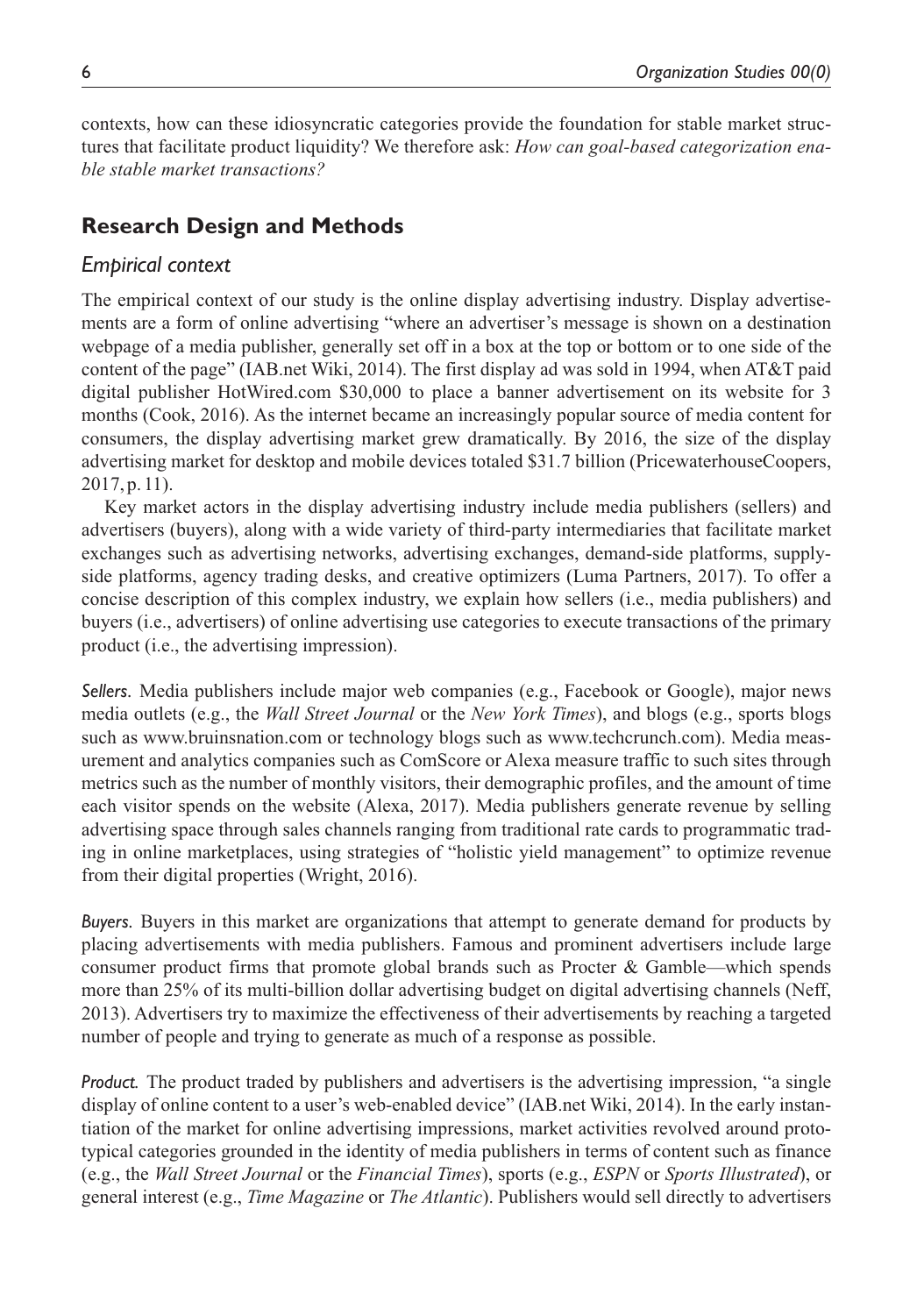

**Figure 1.** Prototypical categories in display advertising.

or advertising agencies by setting prices that treated every individual who viewed their media publication as commensurate and part of an overall audience. For example, the *Wall Street Journal*'s rate card showed average statistics for subscribers such as average household income and other broad demographic characteristics of its reader base. Particular advertisers would use this information to develop their own categories (e.g., "periodicals viewed by our target customers").

To sum up, market exchanges in the online advertising industry traditionally have been organized into categories based on the content produced by media publishers, and advertisers would, on an idiosyncratic basis, use whatever information they had available to engage in goal-based categorization. We summarize this prototypical use of categories in online advertising in Figure 1.

In the display advertising industry, market actors increasingly engage in transactions structured by a goal-based category system. Specifically, impressions are classified by a category system featuring various dimensions ranging from descriptions of website visitors (i.e., demographic characteristics, behavioral history, geographic location, or real-time context) to descriptions of advertising products (i.e., banners, rich media, sponsorship, and videos) (Hallerman, 2010). Advertising impressions thus can be associated with a potentially infinite amount of information regarding category membership (e.g., shown after five previous ads on a website, on the weekend, in the afternoon, to a female, married, no kids, in a large metropolitan area, interested in politics and sports, who has visited similar sites before, etc.). Therefore, advertising impressions are both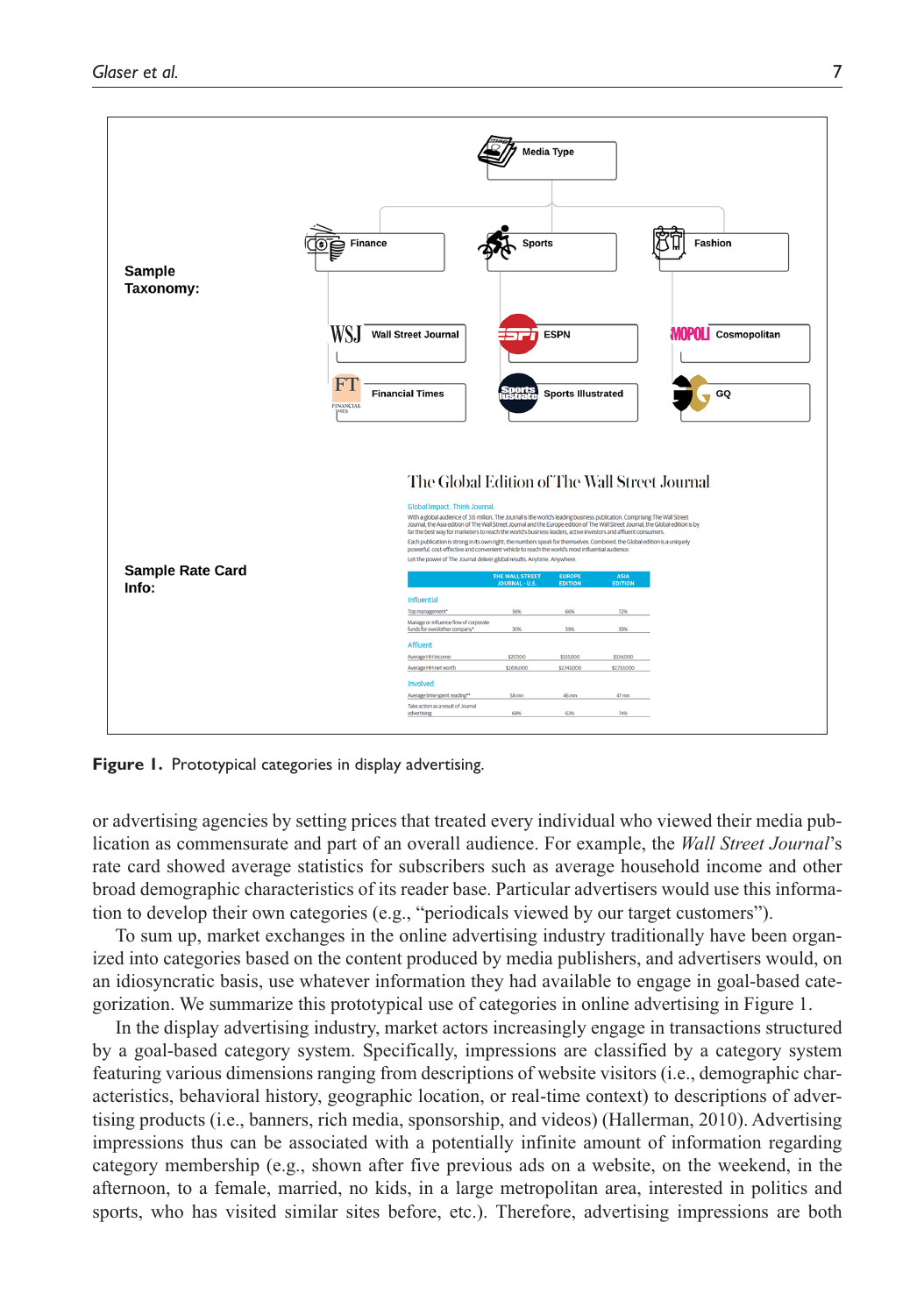

**Figure 2.** Goal-based categories in display advertising.

unique and perishable: unique, because every visit to a website represents a different combination of person and context; and perishable, because after a website is displayed, that particular view is irrevocably lost (Glaser, Fiss, & Kennedy, 2016; John, 2010). This renders the market for advertising impressions particularly appropriate for a study of goal-based categorization.

When trading display advertising impressions, advertisers and publishers try to figure out how to use categories to reach their goals. For example, advertisers value display impressions based on an expected level of consumer response to their advertisements that will result in product sales. However, advertisers typically struggle to predict consumer reactions accurately, making the valuation of impressions a challenging exercise for both advertisers and publishers. Similarly, although publishers often have extensive information about visitors to their websites, they must decide how much ad space to sell to bulk advertisers (which provide limited categorical information about ad impressions) and how much to sell via online marketplaces (which provide detailed categorical information about ad impressions). Advertisers and publishers thus attempt to appraise the value of display advertising impressions by employing a system that facilitates the creation of ad hoc categories. These categories can be used to value impressions through pricing practices that typically rely on either the number of viewers (e.g., cost per thousand viewers or "CPM") or ad performance (e.g., how many viewers click on an advertisement). We illustrate the categorical taxonomies of goal-based categories in Figure 2.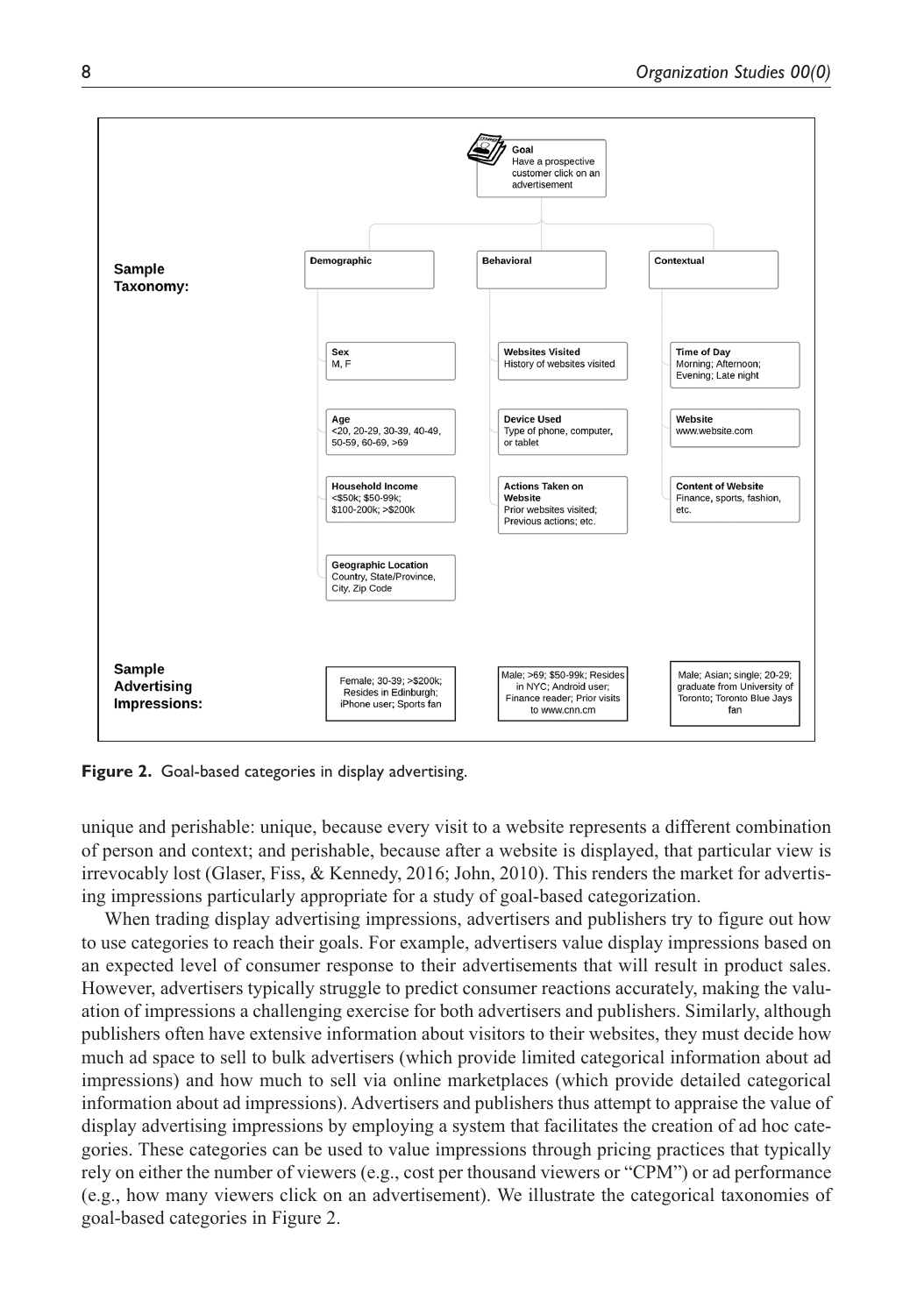In selecting the online display advertising industry as our empirical context, we therefore examine a critical case in which the phenomenon of interest—how goal-based categories explain the stability of market transactions—is transparently observable. Additionally, the online advertising industry is a particularly appropriate context because the market initially relied on categorical prototypes but increasingly relies on goal-based categories. Finally, the industry serves as an ideal empirical context because discourse is well documented due to a proliferation of sensegiving and sensemaking via blogs and industry conferences.

#### *Data collection*

We collected a comprehensive text corpus related to how online advertising market actors bought and sold display advertising impressions, gathering data from sources including industry periodicals and blog posts, the Interactive Advertising Bureau (IAB), research reports from organizations such as eMarketer, and industry analyses from specialists such as investment bankers.

We used these data to map the industry structure, which revealed four categories of market actors with perspectives relevant to our research question. The first category includes buyers, specifically advertisers, advertising agencies, and corporate advertising departments. The second category, publishers, includes traditional publishers such as *Business Week* and online publishers such as WebMD or AOL. The third category consists of a variety of market makers*—*organizations that provide the technological infrastructure that facilitates the buying and selling of online display advertising impressions, and thus are most closely involved in the construction and modification of category systems. Examples of these organizations include advertising exchanges, advertising networks, demand-side platforms (DSPs), supply-side platforms (SSPs), and data exchanges. Although many types of data are available, we focused on collecting data which explain how these organizations facilitate the use of categories for advertisers or publishers. Finally, the fourth category comprises observers with an industry-wide perspective, including industry associations (i.e., the IAB or the Online Publisher's Association), strategic service providers (i.e., investment bankers, academics, and market research firms), and media providers (i.e., magazines and blogs).

We gathered information from these four types of industry participants in three ways. First, we conducted 51 semi-structured interviews with individuals we identified as being experienced and knowledgeable of our context. These interviews lasted approximately 1 hour and involved individuals from every type of organization described above. We wrote detailed notes and commentaries after each interview. As we progressed in our analysis of the interview data, we performed additional interviews for verification purposes and to ensure the "sturdiness" of our findings (Miles & Huberman, 1994). After completing these analyses, we checked back with respondents to ensure that our emerging narrative reflected their experiences, while also corroborating our findings whenever possible with the accounts of other industry observers and analysts.

Second, the first author attended three digital media conferences sponsored by the IAB in 2010, 2011, and 2017 that directly addressed the impact and nature of new technologies for buying and selling online display advertising impressions. The first author participated in and observed activities at these conferences by attending plenary and breakout sessions, and visiting with representatives of online display advertising companies. These conferences offered organizational representatives opportunities to articulate their philosophies of marketplace exchange. During each conference, the first author took extensive field notes which were transcribed within one day of observation.

Third, key actors in this industry publish a significant amount of data on the internet via blog posts and web articles. Accordingly, we collected a specialized text corpus through internet searches based on key terms including the product exchanged in the marketplace (i.e., "online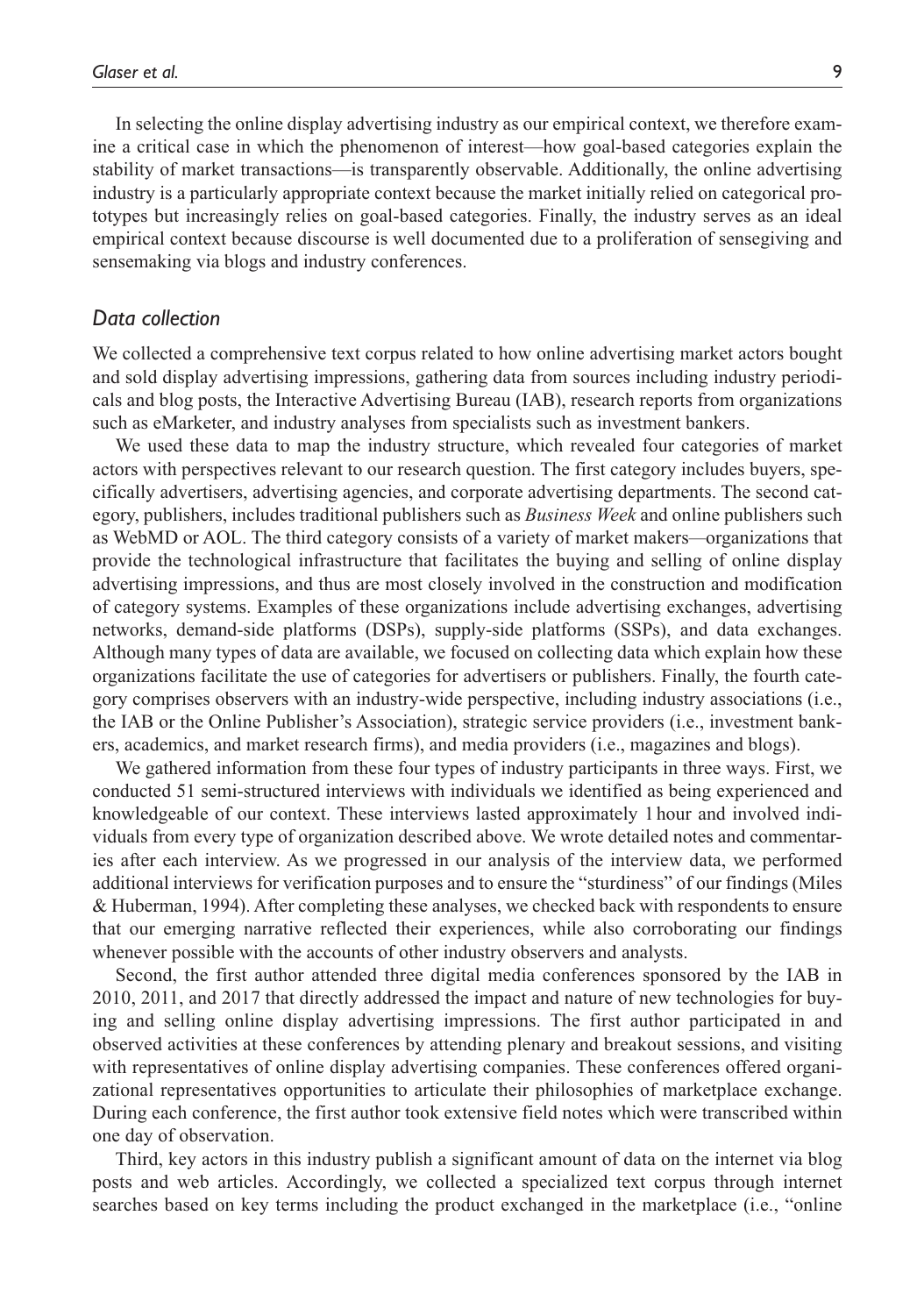display advertising impression") and the organizational forms facilitating market exchange (i.e., "advertising exchange," "advertising network," "demand-side platforms," etc.). In sum, by collecting data on each of the four actor types, we were able to obtain a comprehensive perspective on how market actors in the online display advertising industry use goal-based categorization in their marketplace.

### *Data analysis*

Due to the limited existing theoretical literature on valuation processes in goal-based category systems, we adopted an analytical approach following the tradition of grounded theory (Glaser & Strauss, 1967; Strauss & Corbin, 1998) and proceeded with an inductive, interpretive case study. We developed a customized analytical approach to create a fit between our theoretical investigation and our empirical context (Gehman et al., 2018) that relied on iterative engagement between our empirical data and theoretical research related to our research question (Tavory & Timmermans, 2014) that we now describe as occurring in four phases.

During the first phase of our analysis, we sought to understand the processes by which market actors buy and sell online display advertising impressions. We created case narratives to understand the roles of the various market actors, and conducted a preliminary round of data coding to identify any and all concepts emerging from discourse data, interviews, and observation notes (Strauss & Corbin, 1998). Based on these narratives, we identified a central challenge faced by industry actors: producing liquidity in the market. This challenge stems from the many possible ways to categorize advertising impressions and idiosyncratic perspectives on how to value particular categorical dimensions and features.

During the second phase of analysis, we paid particular attention to how market actors came to agree on categories for transactions, given their idiosyncratic approaches to evaluating advertising impressions. We consulted relevant theoretical research to develop a more refined understanding of our identified concepts and themes. In particular, we coded our field notes to try to understand the themes associated with the actions of market participants aimed at addressing a fundamental challenge: Given the ad hoc and idiosyncratic goals of market actors in the industry, how did buyers and sellers handle the infinite number of potential categorical elements describing online advertising impressions? To answer this question, we "zoomed in" (Nicolini, 2009) on two fine-grained data sources: (a) blogs and interviews associated with market intermediaries who attempted to resolve this challenge, and (b) an intensive, half-day interactive session during a 2017 conference called "Programmatic 101" detailing the mechanics of how market transactions operate in the industry. We then used the constant comparative method (Strauss & Corbin, 1998) to code these focused data in order to identify the themes of interest, organizing our context-dependent firstorder concepts into more abstract theoretical concepts (Gioia, Corley, & Hamilton, 2013; Van Maanen, 1979).

During our third phase of analysis, we paid particular attention to the market activity revolving around the ways actors use goal-based categories to value advertising impressions. Here, we recoded the data that we zoomed in on during the second phase of our analysis to try to understand the themes associated with buying (i.e., understanding the potential value of an advertising impression) and selling (i.e., realizing the maximum value for website inventory).

In a fourth and final phase of analysis, we returned to the existing literature (Tavory & Timmermans, 2014) on categories (particularly prototypical categories) to compare and contrast valuation practices from prototypical and goal-based perspectives, respectively. This comparison enabled us to refine our understanding of the codes identified in the second and third phases of analysis, and to develop a grounded framework explaining both how goal-based categories can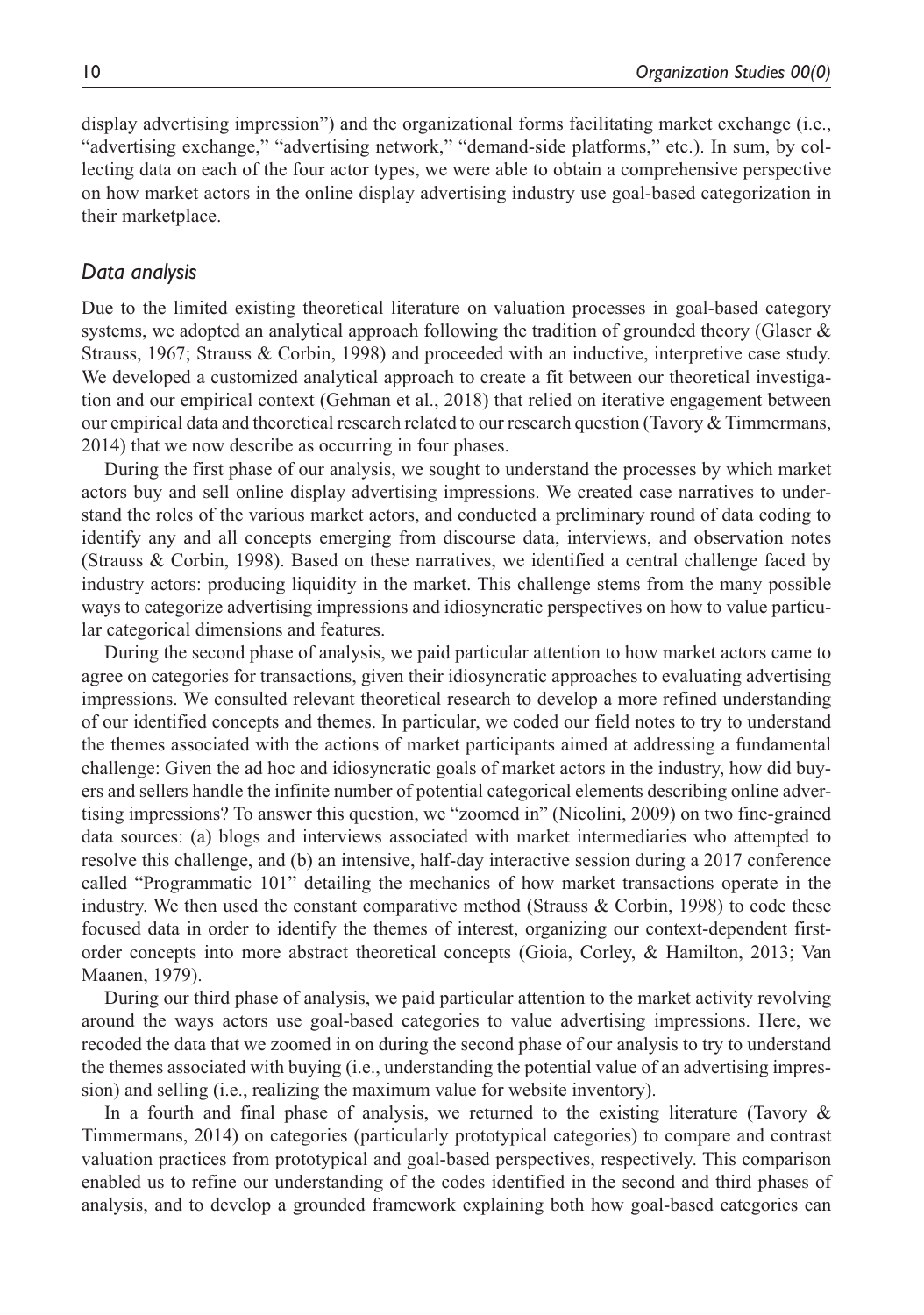| Mechanism/principle                                                                                                        | Prototypical categories                                                                                                                                           | Goal-based categories                                                                                                                                                                                                   |
|----------------------------------------------------------------------------------------------------------------------------|-------------------------------------------------------------------------------------------------------------------------------------------------------------------|-------------------------------------------------------------------------------------------------------------------------------------------------------------------------------------------------------------------------|
| Category features                                                                                                          | Stable<br>Socially shared<br>Meaning given                                                                                                                        | Ad hoc<br>Individually idiosyncratic<br>Meaning dynamically constructed                                                                                                                                                 |
| Role of category features<br>Role of categorical abstraction<br>Principle of category membership<br>Principle of valuation | Grade of membership<br>Unidimensional vertical abstraction<br>Pooling (who's in)<br>Categorical imperative<br>Legitimacy judgments based<br>on categorical purity | Dynamic dimensioning<br>Multidimensional scoping<br>Bracketing (who's out)<br>Goal-based attribution<br>$-$ Iterative addition and<br>deletion of categorical<br>features based on value to<br>achieve particular goals |

**Table 1.** Contrasting mechanisms of market stability and principles of valuation in goal-based and prototypical categories.

explain the stability of market structures, and the valuation principles that operate in goal-based categories. We provide a summary of this comparison in Table 1.

# **Goal-Based Categorization in the Display Advertising Industry**

Our findings indicate that buyers and sellers in the display advertising industry create stable market structures in the face of idiosyncratic, ad hoc goal-based categorization by creating a classificatory infrastructure that enables market actors to dynamically categorize products. This process relies on three mechanisms: *dimensioning*, *scoping*, and *bracketing*. By dimensioning, we mean the establishment of a possibility space within which valuation takes place, involving the identification, addition, and/or deletion of dimensions of product features. By scoping, we mean the process by which buyers and sellers select particular properties within the possibility space to maximize the potential of achieving a market transaction. By bracketing, we mean the process whereby market actors exclude certain parties from participating in market transactions. Additionally, findings show that valuation in goal-based categorization operates according to a principle of goal-based attribution: iteratively adding and deleting categorical features based on their utility for achieving particular goals.

## *Dimensioning: The creation of a possibility space*

Categories mitigate the complexity of information in a marketplace by organizing products into meaningful groups. In our empirical context, market actors use categories to describe advertising impressions and to develop a shared understanding of product value in order to agree on an exchange price. However, determining *how* to categorize an advertising impression is a complicated process for market participants, who struggle to choose the "right" categorical information to use in market transactions. Traditionally, market actors employed high-level, prototypical categories (e.g., such as the "typical viewer" of <www.wsj.com>in Figure 1). However, more recently market actors have employed low-level, goal-based categories (e.g., the single, 20-somethingyear-old Asian male who graduated from University of Toronto and follows the Toronto Blue Jays in Figure 2). One industry participant described the potentially infinite variety of display advertising impression categories available to market actors: "With online media, there are as many categories of ad impressions as there are of humanity. Everybody's interests can be thought of as a vector, where the interests of a person are multiplied by their responsiveness within different contexts" (interview, demand side platform executive, 10/2010).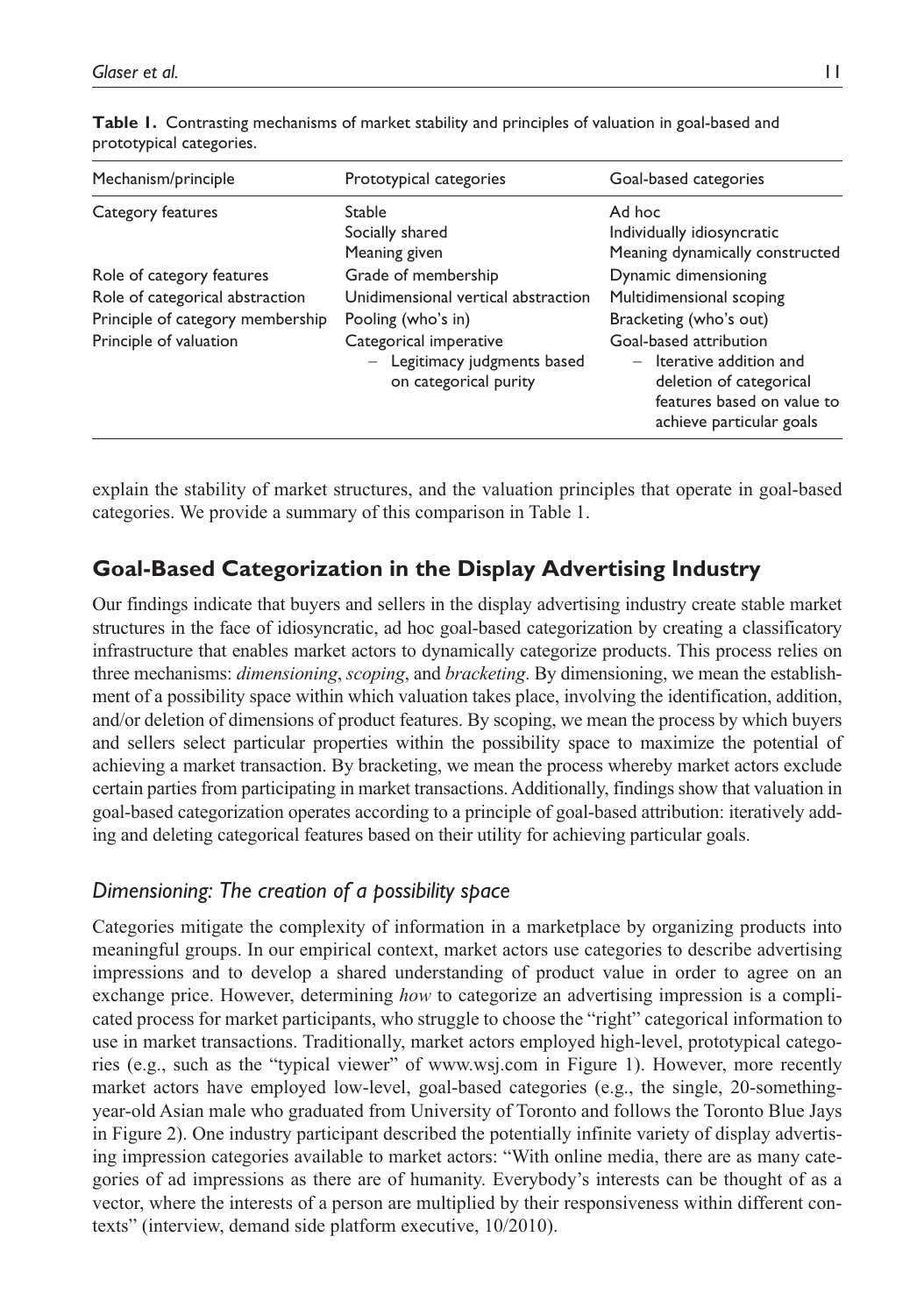To take advantage of this multi-dimensional category space, a variety of market actors have built categorical taxonomies that enable market participants to create almost any desired ad hoc categorical configuration. As one market intermediary explained:

What makes our system revolutionary is that the system itself contains no data, but instead revolves around a searchable dictionary that lists individual audience data sources, available segments, and standalone analysis/segmentation algorithms. . .By combining these elements, virtually any digital audience can be created and acquired. [\(www.brilig.com,](www.brilig.com) 9/2010)

Furthermore, market actors seek to control this categorical complexity by grouping categories into broad dimensions such as the impression viewer's demographic characteristics, behaviors (i.e., past activities on the internet such as browsing history), and contextual features based on the content surrounding the advertisement. These broad categorical dimensions form the skeleton of a goal-based category system that facilitates the creation of idiosyncratic ad hoc categories by market actors (see Figure 2).

For example, one broad dimension used by market actors is the notion of "behavioral" characteristics based on the past online behavior of individuals tracked through "cookies" (i.e., data about users stored on websites). An advertising executive observed:

The goal behind every advertisement is to marry the audience with the product, and that's what's at the core of the advertiser's valuation scheme. Cookie-level data is collected that gives information based on specific characteristics of different websites customers visit. It's all about what combination of websites are visited beforehand. (interview, advertising agency executive, 7/2013)

Once collected, buyers exploit cookie data to construct a custom taxonomy:

A data taxonomy is created by equating user data to cookies. Each website serves to ascribe an attribute to that cookie, which in turn is used to categorize attributes in the form of a taxonomy. In this case, the taxonomy provides a framework where the market can check attributes associated with a cookie. (interview, market intermediary, 7/2013)

Buyers can consequently target individuals based on their past behavior; advertisers can "find people who browse FamousFootwear.com, then. . .find these people and serve them shoe ads while they are on other sites" (field notes,  $10/2017$ ).

The market actors we observed created novel dimensions suited to their goals (or those of their customers). For instance, some market intermediaries have created a "ratings table" that evaluates the contextual characteristics of an advertisement to help advertisers ensure content is appropriate for a particular brand:

Tens of thousands of publishers need ratings. For example, even a website such as CNN might have specific pages covering news such as a plane crash that might not be brand safe. [The ratings table] can be used to check a bid request in terms of this table, so you can use this table to avoid the bad stuff. (field notes, 10/2017)

Similarly, some intermediaries have created ways for publishers to evaluate whether particular advertisements might be appropriate for particular websites. Innovative techniques to create categorical data such as ratings tables or viewability metrics thus provide market actors with an additional categorical dimension—context—that can be used to pursue their idiosyncratic goals.

In summary, dimensioning creates the possibility space of a goal-based category system that facilitates the creation of idiosyncratic, ad hoc categories by market actors. The fundamental concept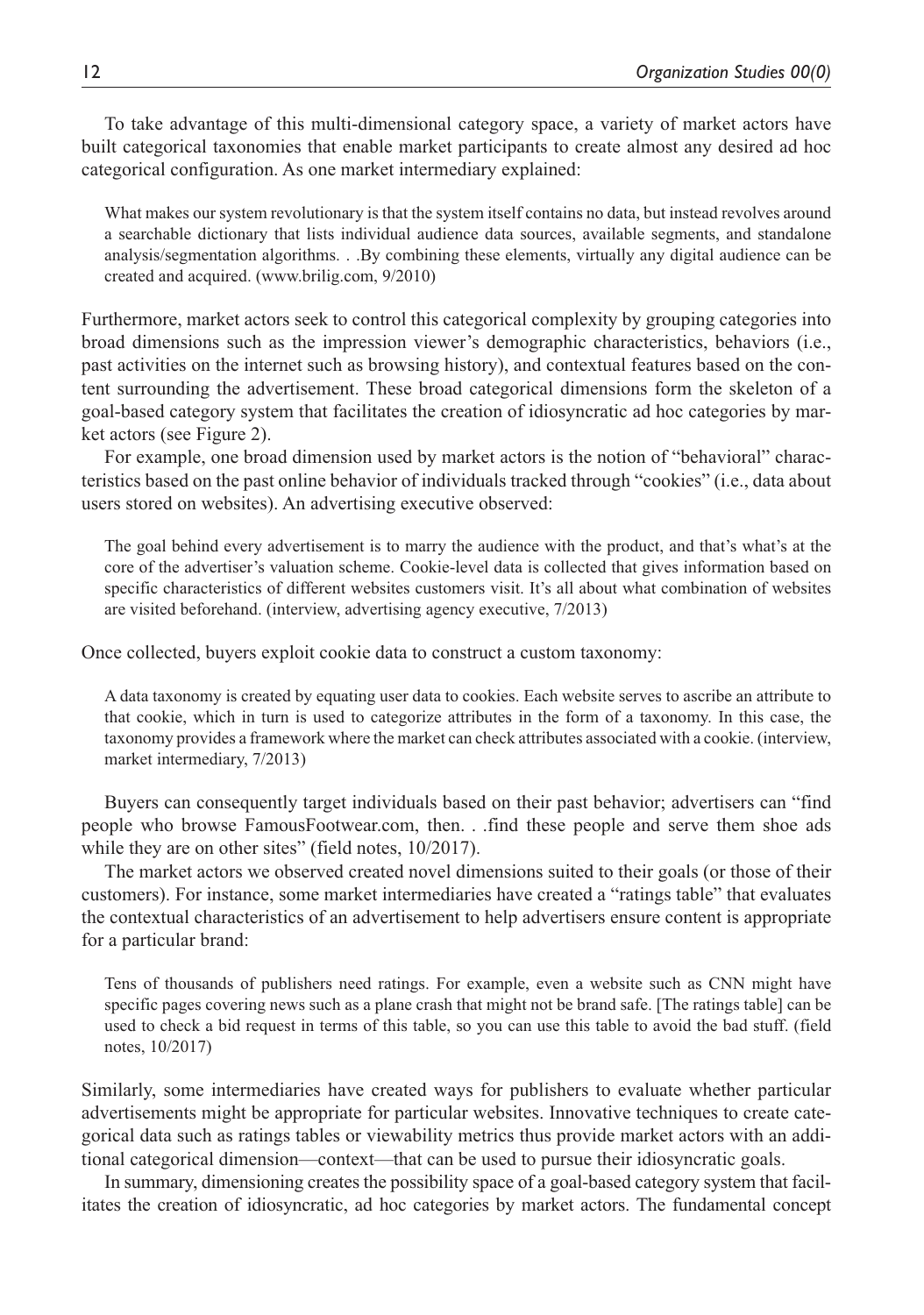associated with dimensioning is that market actors come to an agreement about the dimensions of value and the nature of the possibility space, even if they do not directly agree on how valuation takes place or the value of a particular entity—in fact, the very nature of the possibility space allows a given impression to be categorized in a large number of meaningful ways, providing considerable classificatory flexibility to the market actors.

### *Scoping: The selection of preferred combinations of categorical dimensions and features*

Advertising impressions can be categorized based on a constellation of dimensions and features, and advertisers participating in auctions for individual impressions can flexibly choose which combination of specific features they want to purchase. However, the process of scoping—the selection of a particular configuration of categorical features—is challenging because market actors have to balance the objective of audience appeal with the volume of available inventory. To illustrate, in a parallel process to the principle of allocation, increasing specificity (narrowness) of the category improves the *value* of an impression but simultaneously reduces the *audience reach* realized by the impression. One executive explained this tradeoff:

There is a tradeoff between reach and targeting impressions: the more specific the requests, the less the reach of the advertisement. This conversation occurs frequently with advertiser clients. You can target females in San Francisco who are in the education field and like radishes; this will get you about 4,000 people. But that's pretty narrow, and probably not the best use of the budget, so you drop the radishes piece of the impression, and now you target 20,000 people. (interview, data exchange executive, 9/2013)

Increased categorical specificity consequently increases the value to the advertiser and the publisher's corresponding ability to charge for the impression, but at the same time reduces the reach of the advertisement in terms of the potential volume of impressions available and therefore the overall transaction value.

Advertisers have the ability to create idiosyncratic categorical profiles in order to achieve their objectives. The variables they use to analyze historical customer data do not necessarily correspond to traditional demographic (i.e., prototypical) categories that dominate direct sales channels. Instead, buyers use the additional granular information within multiple categorical dimensions to focus in on particular category combinations that will help them realize their particular goals. Category selection in this process is based on adding and subtracting categorical features that help buyers achieve their goals: "We try to find a bunch of mundane things including browser types and Flash, etc. that will help [our customers] identify which ad impressions are most likely to deliver results" (interview, demand side platform executive, 10/2010). However, if too many features are layered on top, the possible target audience becomes too constrained, rendering the combination less viable.

Sellers also can manipulate the categorical information associated with their inventory. Here, publishers face the challenge of price deterioration for inventory that does not sell through a premium, negotiated channel. In the online display advertising context, publishers must address the diminished value associated with selling inventory on ad networks or exchanges, since auction pricing typically involves advertisers paying lower prices for impressions—publishers risk channel conflict if they sell excess supply of premium inventory for a lower value on an ad exchange. One way sellers can address this issue is by manipulating the level of categorical detail characterizing an impression: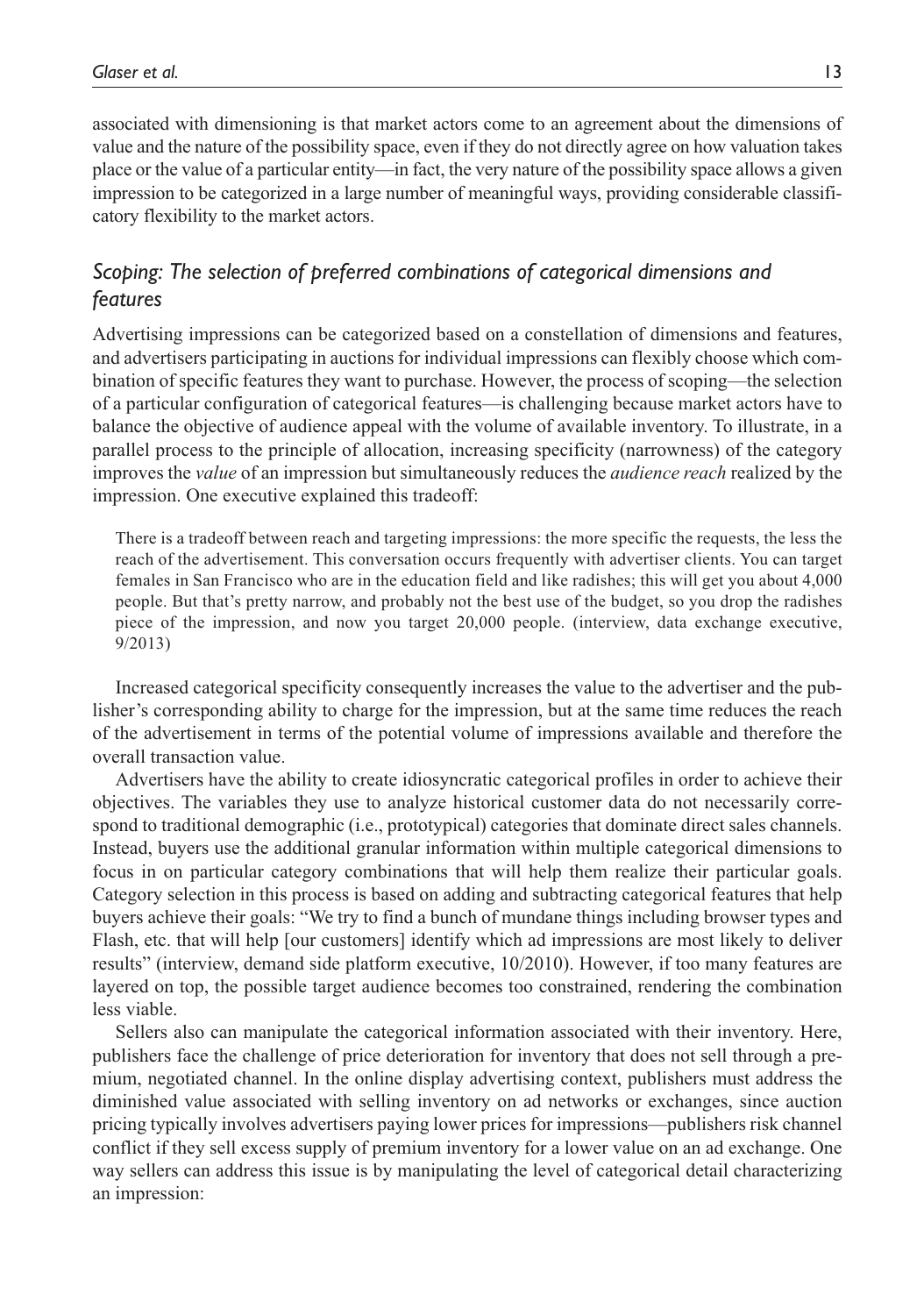The publishers might actually need to "damage" the advertising impression so that they can maintain the value of their top-tier impressions. The way that publishers damage the information is by removing some of the information attached to the impression. (interview, industry expert, 2/2012)

Controlling the information flow thus involves altering the level of categorical detail that sellers convey to buyers, thereby moving the impression to a preferred level of categorical scope that presumably optimizes their revenue.

To summarize, scoping refers to a process by which buyers and sellers focus on specific properties of the possibility space by zooming in and zooming out on particular categorical features. Market actors thus dynamically engage in scoping in order to adjust the breadth and depth of product properties; this renders their products more concrete or abstract and aligns them with their idiosyncratic, ad hoc goals.

### *Bracketing: The exclusion of actors and segments of the market*

Although scoping enables actors to select certain categorical combinations best suited to their goals, the flexibility of the possibility space makes it challenging for market actors to find common ground. Bracketing reduces the complexity of the possibility space by excluding particular actors and market segments from possible transactions, thus supporting scoping and making successful transactions more likely.

Market actors engage in bracketing by constructing "blacklists." For example, a media publisher committed to health products might want to avoid displaying ads featuring tobacco or alcohol products. Similarly, a media company like the *New York Times* does not want a competitor such as the *Wall Street Journal* displaying ads on its sites. Restricting the set of possible market participants ensures these goals are met. As one publisher explained: "I ignore your bids. It's a smart business choice, but I don't make as much money" (field notes, 10/2017). This form of bracketing thus enables sellers to avoid being associated with undesirable advertisers, even at the expense of reducing short-term revenues generated by specific transactions.

Market actors also construct mechanisms such as private exchanges that limit sections of the marketplace to certain actors. Publishers "fence-off" the market by assigning deal IDs:

Publishers are willing to provide preferred access to inventory in exchange for price and volume commitments. . .Once publishers and advertisers agree on the business terms of a private marketplace, the publisher's ad exchange assigns a deal ID to the transaction. All qualifying bid requests are populated with an optional deal ID parameter, and the advertiser's bidder targets this deal ID. (Jounce Media, 2017)

This enables the use of detailed goal-based categories while limiting the potential participants of exchange, thereby enabling market actors to "disrupt the typical 'highest bid wins' model of programmatic transactions" (Jounce Media, 2017) and making it more likely that offers will be accepted and deals will be completed. Private exchanges and deal IDs enable sellers to create subsections of the market tailored to their preferred goal-based categories.

Buyers similarly want to exclude portions of the market. Specifically, many advertisers want to ensure their brands are not contaminated by inappropriate content. One executive reflected: "The canonical illustration used is that an advertiser who cares about brand wants to avoid having ads on porn sites. If it does happen, who is responsible? Which connection needs to be severed?" (interview, advertising exchange executive, 8/2010). To protect the interests of advertisers in this regard, ratings tables are used.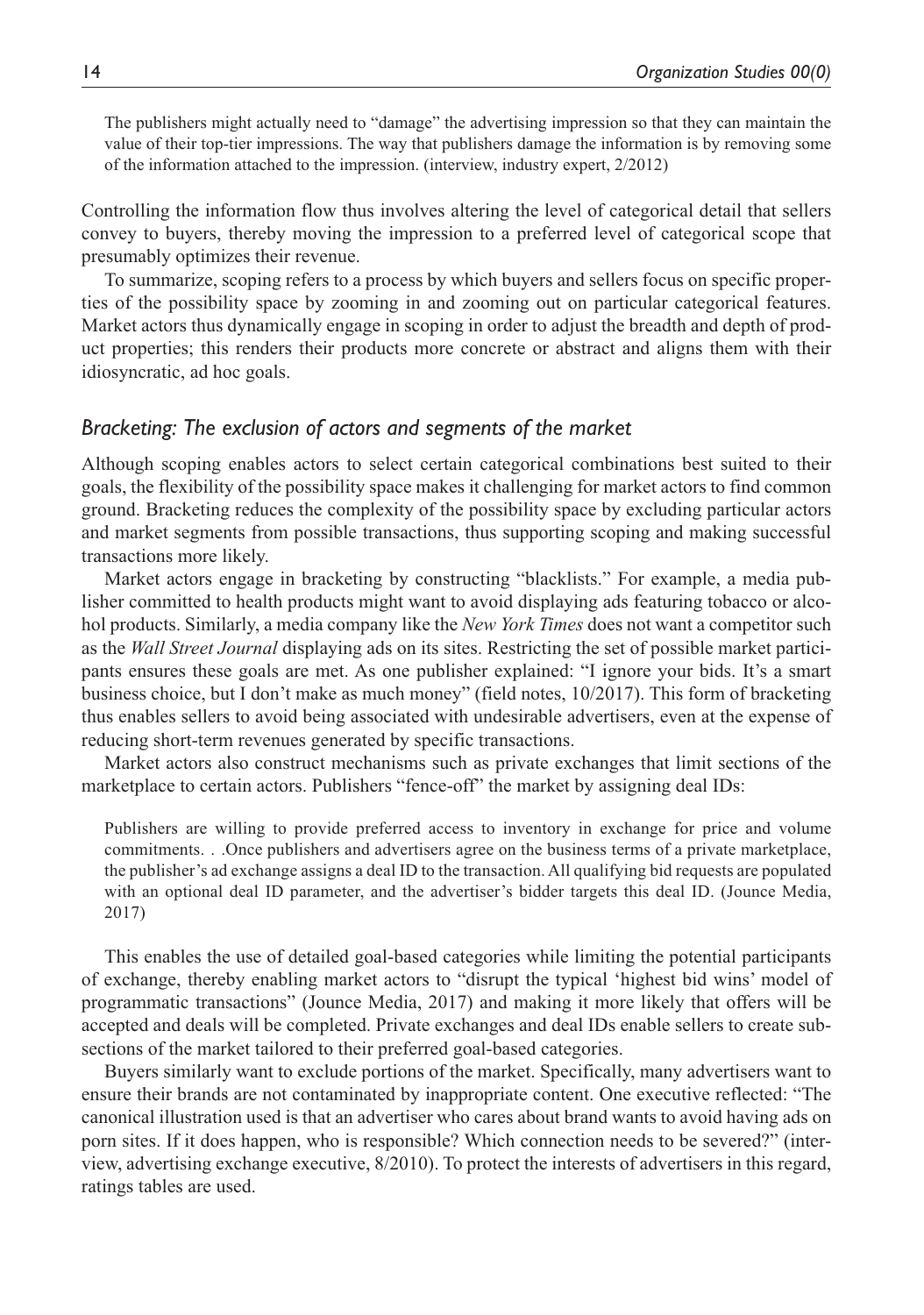Every bid request contains a publisher identifier—either a URL or an app name. Bidders can analyze this identifier to determine whether the available impression meets campaign targeting material. By checking the publisher against a ratings table, bidders can prevent ads from running alongside inappropriate content. (Jounce Media, 2017)

In summary, market actors use bracketing to exclude certain parties from participating in market transactions. Whereas dimensioning and scoping refer to constructing and selecting the properties of a product, bracketing is a categorization mechanism that, instead of constructing homogeneity at the product level, reduces the heterogeneity of the possibility space.

### *Principle of valuation: Goal-based attribution*

In our context, valuation using goal-based categorizing occurs through a process of bidding on specific advertising impressions that feature detailed categorical information. Advertisers value specific impressions by collecting data on prior customers to predict which viewers are most likely to become future customers. An executive for a data exchange described the inductive process of determining the characteristics of customers most likely to purchase a product:

You need to measure transactions with a comprehensive understanding of what the customers are. For example, find out who your last 2,000 converters are. Then you find out what their characteristics are build a comprehensive understanding. . .you are using your data to define the ideal type of customer, and then you develop your marketing plan to hit that. (participant observation, breakout session at an industry conference, 9/2010)

This valuation process is primarily data-driven, with information on category membership from past customers forming the basis for identifying future customers.

Advertisers commonly utilize mathematical models to identify variables that will increase the probability that an individual will make a purchase as a result of viewing an advertising impression. An industry service provider explained:

We use between 1,000 variables and 100,000 variables and have an algorithm that determines what categories are most important to identify "converters." This is based on a likelihood model of who is most likely to purchase the product. This data can then be integrated with about 20 million cookies that can be targeted. . .The advertiser can then use this information to either use it on their own existing sources, or buy these type of impressions directly from the publisher. (participant observation, breakout session at an industry conference, 9/2010)

In this inductive, experimental valuation process, buyers apply a focused scope to multiple categorical dimensions to clarify the values that they assign to advertising impressions. Category selection in this process tends to be based on a combination of categorical dimensions and features, and buyers might not be aware of (and often do not seem to care about) how the inductive process of category selection works, as their bidding strategies are based on adding categorical features that generate results: "We deliver results. . .the customers don't know how it works and they aren't as curious as to what is happening [underneath the hood]" (interview, demand side platform executive, 10/2010).

To accommodate buyers' increasingly narrow and specific demands for ad hoc categories, sellers in the auction market must provide more detailed information about their impression inventories. In addition, third-party market intermediaries analyze and interpret the performance of impressions based on predictive mathematical models and algorithms. Publishers, in essence, relinquish control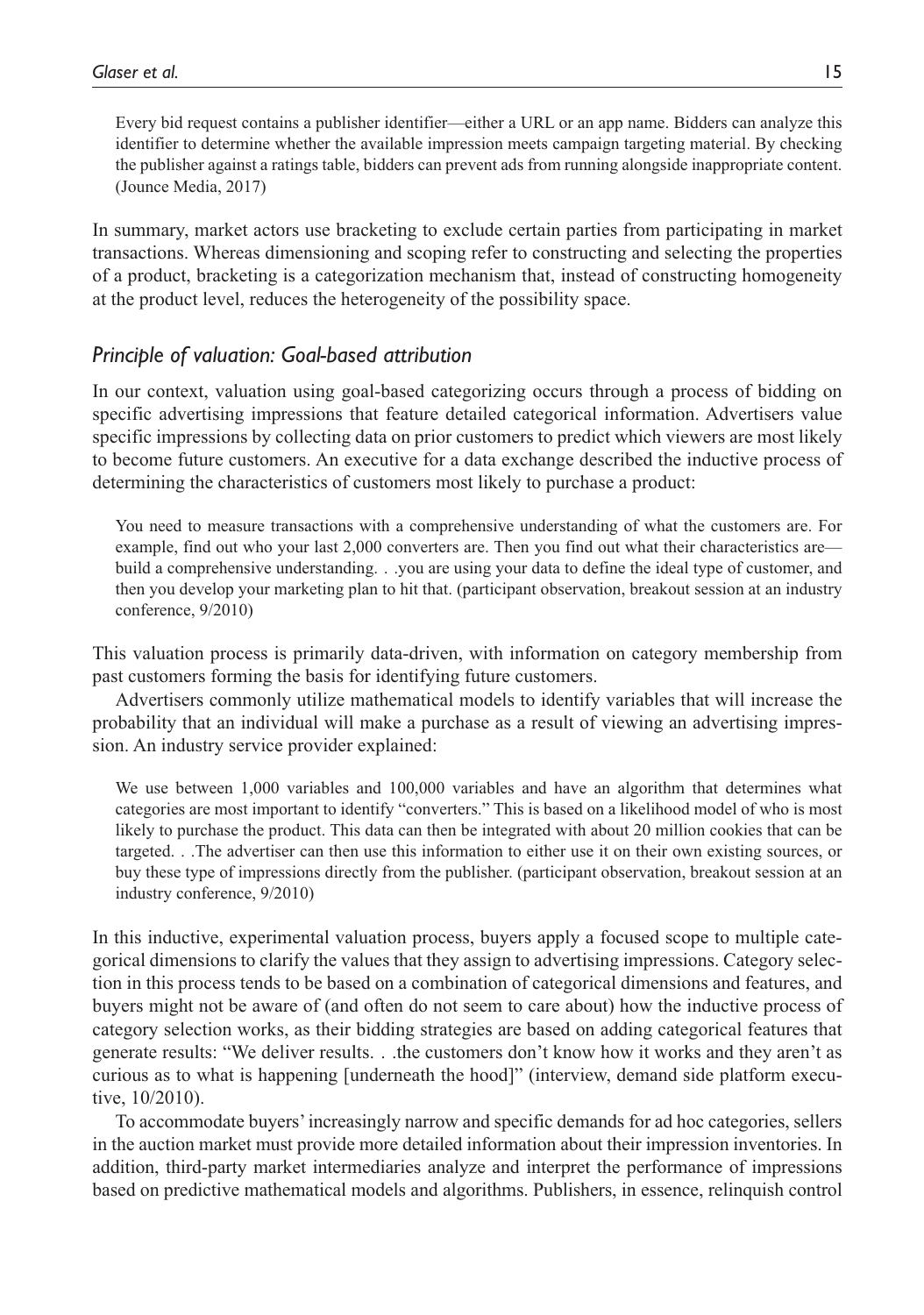to these intermediaries, who take some of the profit margin as they associate new, valuable information with impressions, thereby enabling advertisers to make sense of the greater number of options available. However, publishers also generate higher returns when they allow advertisers to target more specific audiences by offering customized solutions that enable advertisers to realize particular goals. One executive explained:

By offering a package of sponsorship and a more targeted network, you as a publisher can offer more value to an advertiser, which in turn can get you a better return. By packaging your audience rather than your content, you can actually optimize your profits. (participant observation, industry conference breakout session, 9/2010)

Publishers use this type of value-added service to maximize their yields and deal with their challenge of understanding exactly how to value incremental inventory. The accretive value of such inventory is not clear because value is assessed one feature at a time and is further complicated by the fact that different advertisers may value each feature quite differently. As a result, publishers must come up with alternate methods for understanding value. An industry manager described the publishers' approach to this problem: "Publishers will, however, try to set a floor price, and they'll sell whatever they can above that price. Publishers determine that floor price by attempting to understand the incremental value they assign to something that doesn't sell" (interview, demand side platform manager, 8/2013). Publishers therefore aim to set a minimum price for incremental inventory that assures some profit. Publishers typically determine these floor prices inductively, mirroring the process used by advertisers by examining the sales history of sold inventory and extrapolating the minimum price for remaining inventory that yields optimum profit.

Moving between different degrees of categorical scope also entails adding or removing information about the product being exchanged. Such movement happens on both sides of the market. On the buyer side, advertisers continuously aim to test the effectiveness of their categories, either by refining their theories about their potential buyers or by engaging in empirical experimentation. An ad network executive explained:

How granular (segmented) they want to get has to do with testing. If advertisers test enough audiences to see if they target certain attributes and whether they will achieve the desired scale, then they will adjust price accordingly. How much to spend on Facebook depends on the advertiser looking at all targeting parameters of interest. For example, advertisers can start with age group, and segment the Facebook market into different age group "buckets," which advertisers individually test against each other. What advertisers end up doing is "building a large test matrix." Each square in the matrix represents a particular type of target (e.g., women 21–24 who like Coach handbags, women 25–30 who like Louis Vuitton handbags). There are hundreds of thousands of squares in this matrix, and each square is tested multiple times. . .Advertiser budgets are then adjusted according to these test results. (interview, ad network executive, 8/2013)

In adjusting their requested categories, buyers continuously aim to optimize their category levels in order to determine the "right" degree of categorical scope based on a considerable number of parameters, including the universe of categories provided, the actual categories available, and competition for this inventory.

During this process of feature selection, how buyers attribute the benefit of adding a feature to the categorical process is of particular importance. To respond to this issue of proper feature selection, advertisers attempt to determine which category specifically affects consumer behavior. An executive observed: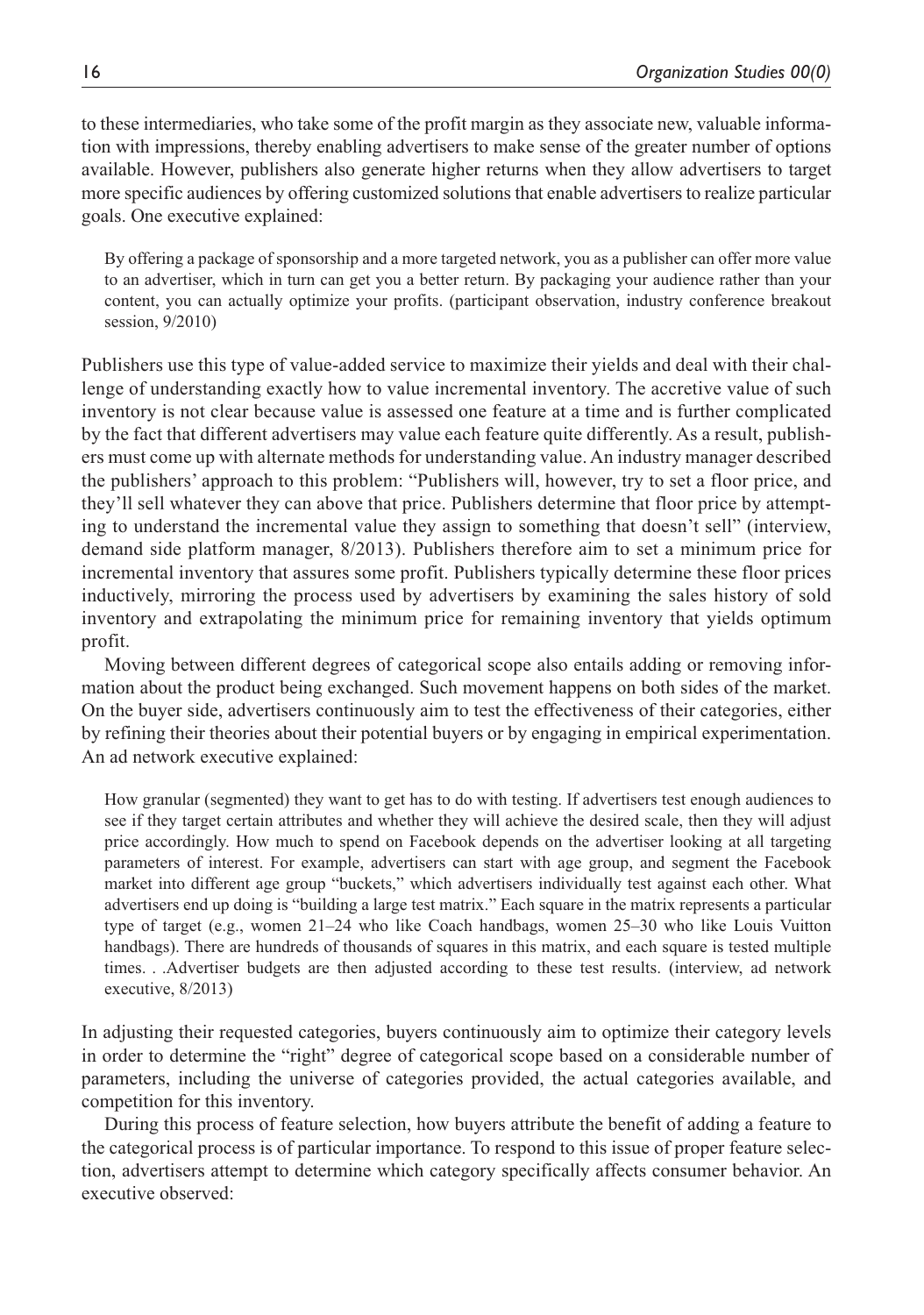One of our customers does "last-click" attribution. It is an interesting puzzle: What kind of experiments can you do to figure out which of your impressions you get credit for and which ones you don't? In a pack of crowded bikers, how do you not get your tire clipped by the person in front of you? Those pieces are both little and quite significant. (interview, demand side platform executive, 10/2010)

For more granular categorization to work, buyers must ensure that categorical data are accurate. Buyers in particular struggle to obtain high quality information. Low quality data, incorporated into the predictive algorithms used by many in the industry, have the potential to establish inaccurate and misleading valuations of impressions. One industry executive described this challenge:

A parade of limousines filled with elaborately dressed high schoolers is a sure sign that prom season has arrived. The season evokes memories of confusion and awkwardness. Whether it happened to you or one of your friends, there's no doubt you are familiar with at least one prom crash-and-burn in which someone asked that special someone else to prom, only to elicit the dreaded response "I like you. . .but not in that way." You (or your friend) misinterpreted signals and bet everything on bad data. Worse yet, you (or your friend) lost precious time courting the wrong person while alternative dance cards filled up quickly. This is the same fate that digital advertisers face every day. (interview, digital advertising executive, 8/2013)

Goal-based categories thus become a central means by which market actors address the potential challenges of data accuracy.

In summary, in goal-based attribution, market actors iteratively add and delete categorical features in attempts to better understand the value of the marketplace product to them. They begin with information provided by the category and then construct and apply features that help them realize their idiosyncratic and often changing goals.

### **Discussion**

### *Goal-based versus prototypical categorization as the basis of market transactions*

Our findings reveal how market actors use dynamic, individual, heterogeneous ad hoc categories as they pursue idiosyncratic objectives (Barsalou, 1983, 1991) in a manner that creates the foundation for stable market transactions. Whereas the traditional prototype and exemplar-based perspectives on categories focus on how audiences or intermediaries evaluate the legitimacy of producers or products, a goal-based category perspective explains how market actors use categorical infrastructure to realize their own idiosyncratic objectives. The core concepts introduced in this paper the goal-based categorization mechanisms of dimensioning, scoping and bracketing, and the valuation principle of goal-based attribution—differ from the related concepts associated with prototypical categorization, as contrasted in Table 1.

First, prototypical and goal-based categories differ in their use of category features. In the prototypical view of categories, features are part of a schema that reflects the socially shared understanding of the central features associated with a particular category (Mervis & Rosch, 1981). From this perspective, members that share more features with the prototype have a higher "grade of membership" than those that share fewer features with the prototype (Hannan et al., 2007). In contrast, our study shows that for goal-based categories to form the basis of market transactions, market participants must agree about which dimensions are important—but not necessarily particular features of those dimensions. Because goals are ad hoc, idiosyncratic, and dynamic, dimensions facilitate the matching of buyer and seller preferences. In goal-based categories, dynamic dimensioning creates a possibility space in which market actors can identify, add and delete features relevant to their ad hoc goals.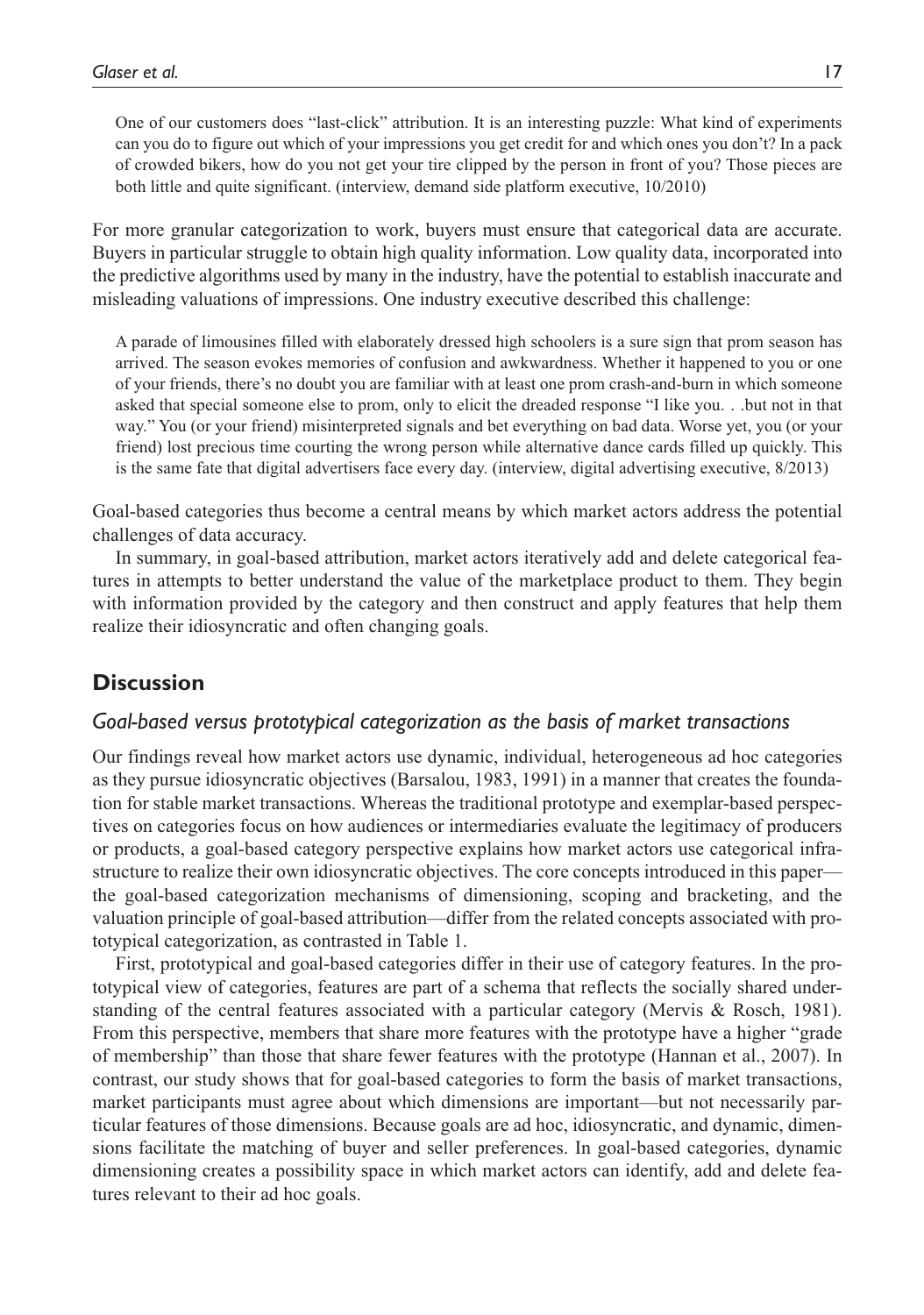Second, the role of categorical abstraction differs between prototypical and goal-based categories. Regarding its vertical dimension, the prototypical category view uses as its reference point the basic level category, which carries the most information and has the greatest cue validity (Rosch, 1978). Vertical movement in the category, either in terms of more abstract superordinate categories or more concrete subordinate categories, revolves around a singular dimension and creates a fundamental tradeoff between reach and appeal (Cattani & Fliescher, 2012; Hsu, 2006). In contrast, our study shows that for goal-based categories, abstraction occurs across multiple dimensions, with no established hierarchy and no dominant individual dimension—enabling market actors to flexibly move up and down levels of abstraction to identify different locations in a multidimensional space to select a preferred set of features within the possibility space that might optimize reach to high appeal audiences.

Third, prototypical views of categorization emphasize conformity to the prototype (Zuckerman, 1999). Conformity and appeal operate at the level of the category, with a focus on inclusion ("who's in?") and homogeneity achieved by the pooling of similar entities (Sharkey, 2014). However, with goal-based categories, appeal is determined by individual actor *goals* rather than category properties, and as a complexity reduction mechanism, bracketing operates at the level of the possibility space rather than the category. In bracketing, the focus is on exclusion ("who's out?") by means of delimiting which actors and market segments can participate in transactions. While the conformity mechanism of the prototype view is focused on constructing homogeneity at the category level, bracketing is focused on reducing the heterogeneity of the possibility space. A correlate of this postulate is that the iterative, unfolding, and dynamic nature of ad hoc goal-based categories makes it more important not to get the transaction wrong (i.e., not transact with the wrong party or market segment) than to optimize the transaction (i.e., transact with the ideal exchange partner or segment).

Finally, our analysis suggests that prototypical and goal-based categories differ as they rely on fundamentally different principles of valuation to generate market stability. Specifically, for prototypical categories, existing research has shown how the principle of valuation is the categorical imperative based on categorical purity (Zuckerman, 1999). In contrast, for goal-based categories, the principle of valuation is goal-based attribution, which involves the iterative addition and deletion of categorical features based on their perceived value in the pursuit of particular goals. Fundamentally, categories are conceptual markers that provide information to actors related to the pursuit of particular goals (Durand & Boulongne, 2017); these different principles of valuation suggest that researchers should examine the classification system more broadly to further develop a dynamic account of how market actors use categories to structure transactions and determine value.

### *Contributions*

Our study offers three contributions to organizational research. First, we offer a theoretical explanation for how goal-based categories enable stable market structures despite the ad hoc and idiosyncratic nature of such categories. In contrast to existing research on prototypical categories that explains how actors respond to established category meanings, we show how goal-based categories provide actors with a conceptual infrastructure that can be used to dynamically construct meanings and continually value and revalue products in marketplace exchanges. This categorical infrastructure allows market actors to accommodate the uncertainty arising from idiosyncratic ad hoc categories.

Second, our study carries implications for the literature on valuation in markets. Although valuation may be conceptualized in terms of moral, aesthetic or economic value, economic value in market transactions is tightly tied to pricing and exchange value (Beckert  $\&$  Aspers, 2011), and relies on the explanation of commensuration associated with ideal-typical product markets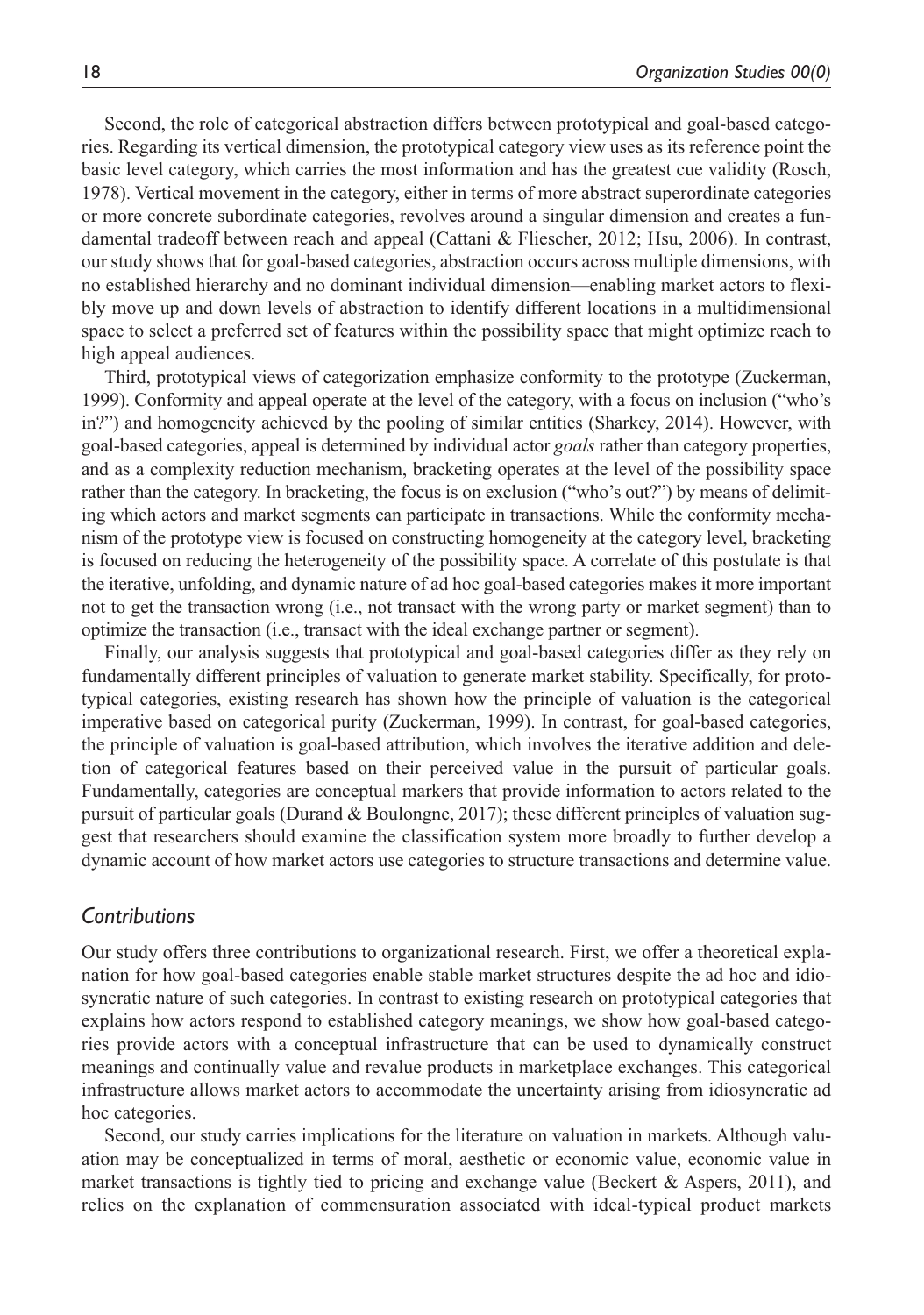(Carruthers & Stinchcombe, 1999). However, recent findings suggest that rather than conceptualizing in terms of a "real" underlying value, new insights can be gained by focusing on the processes by which actors value products and services (Fourcade, 2011). Our study shows how market actors use goal-based categories to generate different valuations of the same product in the same context by constructing a classification system that uses different mechanisms of categorization—dimensioning, scoping, and bracketing.

Third, we contribute to the sociology of markets (e.g., Fligstein & Dauter, 2007) by providing a detailed case study of the construction and evolution of a novel market infrastructure. Specifically, our study describes a market that has shifted from a structure originally based on aggregate, abstract, prototypical categories to a dynamic classification system that facilitates goal-based categorization. Our findings may imply that prototypical categorization provides a foundation on which subsequent goal-based category systems can build, just as the dynamic mechanisms described in our paper build on and require the epistemological infrastructure of developed prototypes.

### *Limitations, boundary conditions, and directions for future research*

Our use of a case study approach has yielded considerable insights into the workings of goal-based category systems in our chosen setting, but comes with the typical tradeoffs regarding cross-context generalization. Nevertheless, we believe that our overall theoretical model of contrasting category dynamics between the prototypical and goal-based category perspectives outlined in Table 1 should apply to other product markets, particularly consumer goods markets using online transaction systems.

We also note two boundary conditions for our theoretical model. First, we suggest that what we call *classificatory viability*—the possibility of meaningfully categorizing the entities that violate the correlational structure of a prototypical taxonomy—is a necessary condition for the emergence of market structures based on goal-based categories. Specifically, market actors must be able to meaningfully deconstruct an object into a number of dimensions or features—which may not be possible or useful with some types of goods (such as crude oil). Second, we suggest that market actors need to be able share information about the dimensions used in goal-based categorization through a sufficiently rich communication infrastructure. In this regard, it is important to reiterate that prototypical and ad hoc categorization in markets are not mutually exclusive; many category systems allow for both—most online retailers being a case in point.

Future research might develop a more in-depth understanding of how actors use goal-based category systems. For instance, with the growing availability of data about consumer choices in online marketplaces, there appear to be opportunities for scholars to engage in both archival studies and field experiments to examine how categorical infrastructure and buyers' search behaviors in particular might affect valuation of the goods exchanged using goal-based categories. Researchers also might explore how different strategies for manipulating the scope at which products and services are offered might affect buyer preferences manifested as willingness to pay, or examine how shifting levels of self-categorization by firms may affect audience evaluations such as through pricing in initial public offerings (Rhee, 2014). Scholars might also investigate how innovators strategically use and develop goal-based categories in the construction of entrepreneurial possibilities (Lounsbury & Glynn, 2019).

Finally, in the current study, we have focused on the challenges of how idiosyncratic, ad hoc categories can enable stable market transactions. However, when ad hoc categories are used repeatedly and over time by a variety of actors, they may become institutionalized. Institutionalization of course does not change the goal-based nature of these categories, but it does make them less idiosyncratic and ad hoc. As with prototypical categories, such stable and widely shared categories are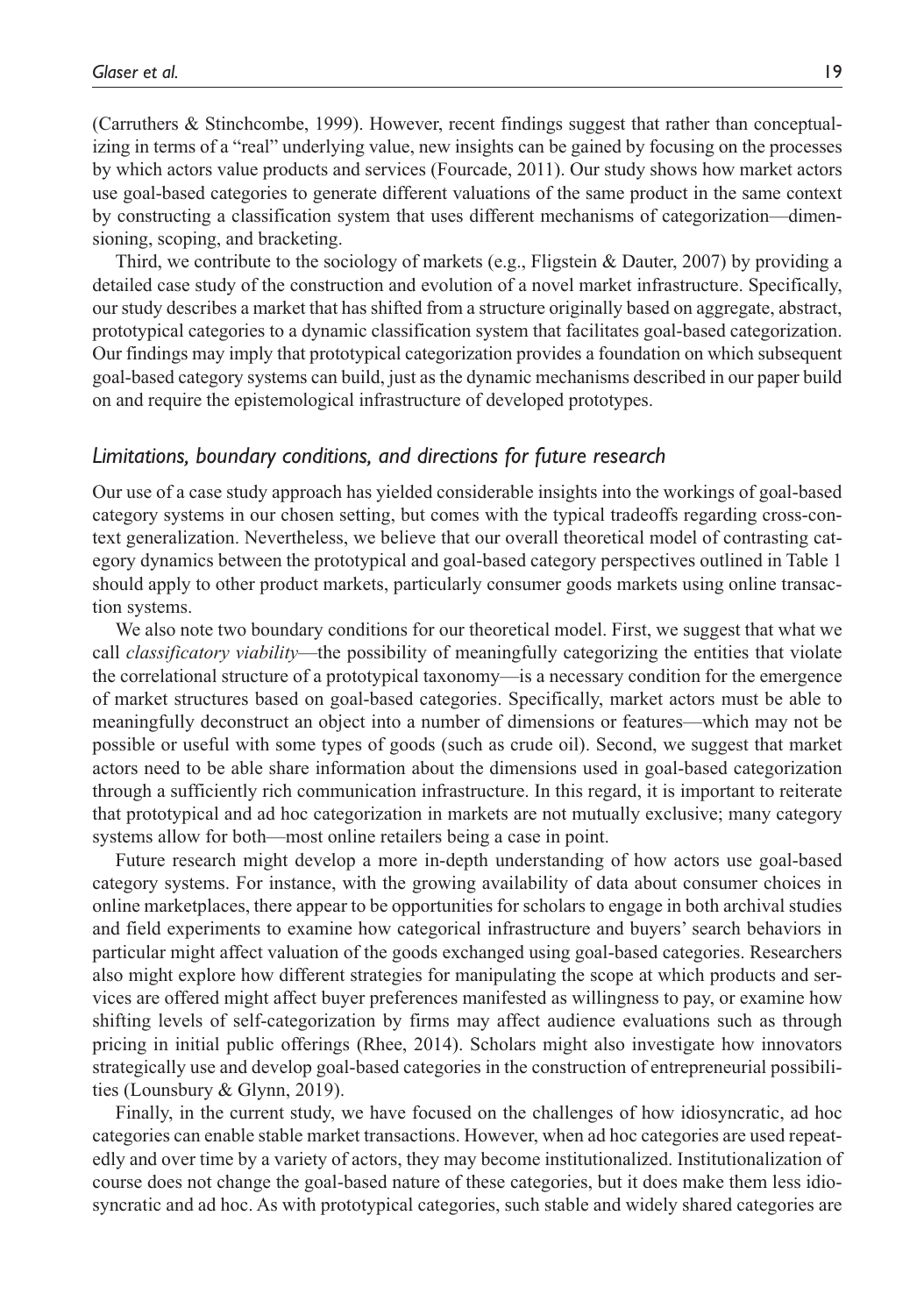accomplishments (Kennedy & Fiss, 2013; Lo et al., 2019) rather than the natural state of affairs. Consequently, scholars might also develop theory to explain how goal-based categories might become institutionalized or which categories are particularly likely to become institutionalized.

### **Conclusion**

Research on categorization has been an exciting and growing area of investigation for management and organization scholars and is likely to remain a topic of interest. In this study, our goal has been to expand our understanding of goal-based category dynamics. Such dynamics are of increasing relevance due to the construction of technological infrastructure that facilitates rapid dissection of categories into a plethora of dimensions and features. These technological infrastructures have been growing in prevalence and importance across various marketplaces, yet their dynamics have so far largely remained neglected in extant work. By calling attention to this phenomenon and offering a framework, we believe our study opens up a wealth of opportunities for future research on how goal-based category dynamics shape valuation processes and outcomes.

#### **Acknowledgements**

The authors would like to acknowledge the helpful thoughts and comments of Mark Kennedy, Derek Harmon, Jade Lo, Sucheta Nadkarni, Jacob Miller, Hovig Tchalian, Joel Gehman, members of the Organization & Strategy Workshop at the University of Southern California, and seminar participants at the University of Alberta, Drexel University, Imperial College, Cass Business School, and Tilburg University.

#### **Funding**

The author(s) received no financial support for the research, authorship, and/or publication of this article.

#### **ORCID iD**

Vern L. Glaser **D** <https://orcid.org/0000-0002-3471-9086>

#### **References**

Alexa. (2017, September). Retrieved September 23, 2017, from <https://www.alexa.com/pro/dashboard>

- Alexy, O., & George, G. (2013). Category divergence, straddling, and currency: Open innovation and the legitimation of illegitimate categories. *Journal of Management Studies*, *50*, 173–203.
- Barsalou, L. W. (1983). Ad hoc categories. *Memory & Cognition*, *11*, 211–227.
- Barsalou, L. W. (1985). Ideals, central tendency, and frequency of instantiation as determinants of graded structure in categories. *Journal of Experimental Psychology*, *11*, 629–654.
- Barsalou, L. W. (1991). Deriving categories to achieve goals. In G. H. Bower (Ed.), *Psychology of learning and motivation* (Vol. 27, pp. 1–64). New York: Academic Press.
- Beckert, J., & Aspers, P. (2011). *The worth of goods: Valuation and pricing in the economy*. New York: Oxford University Press.
- Beniger, J. (1989). *The control revolution: Technological and economic origins of the information society*. Boston, MA: Harvard University Press.
- Beunza, D., Hardie, I., & MacKenzie, D. (2006). A price is a social thing: Towards a material sociology of arbitrage. *Organization Studies*, *27*, 721–745.
- Carroll, G. R. (1985). Concentration and specialization: Dynamics of niche width in populations of organizations. *American Journal of Sociology*, *90*, 1262–1283.
- Carruthers, B. G., & Stinchcombe, A. L. (1999). The social structure of liquidity: Flexibility, markets, and states. *Theory and Society*, *28*, 353–382.
- Cattani, G., & Fliescher, M. (2012). Product category interactions in cultural industries: Spaghetti Westerns' influence on American Western movie genre. In L. Lazzeretti (Ed.), *Creative industries and innovation in Europe* (pp. 212–231). London: Taylor & Francis.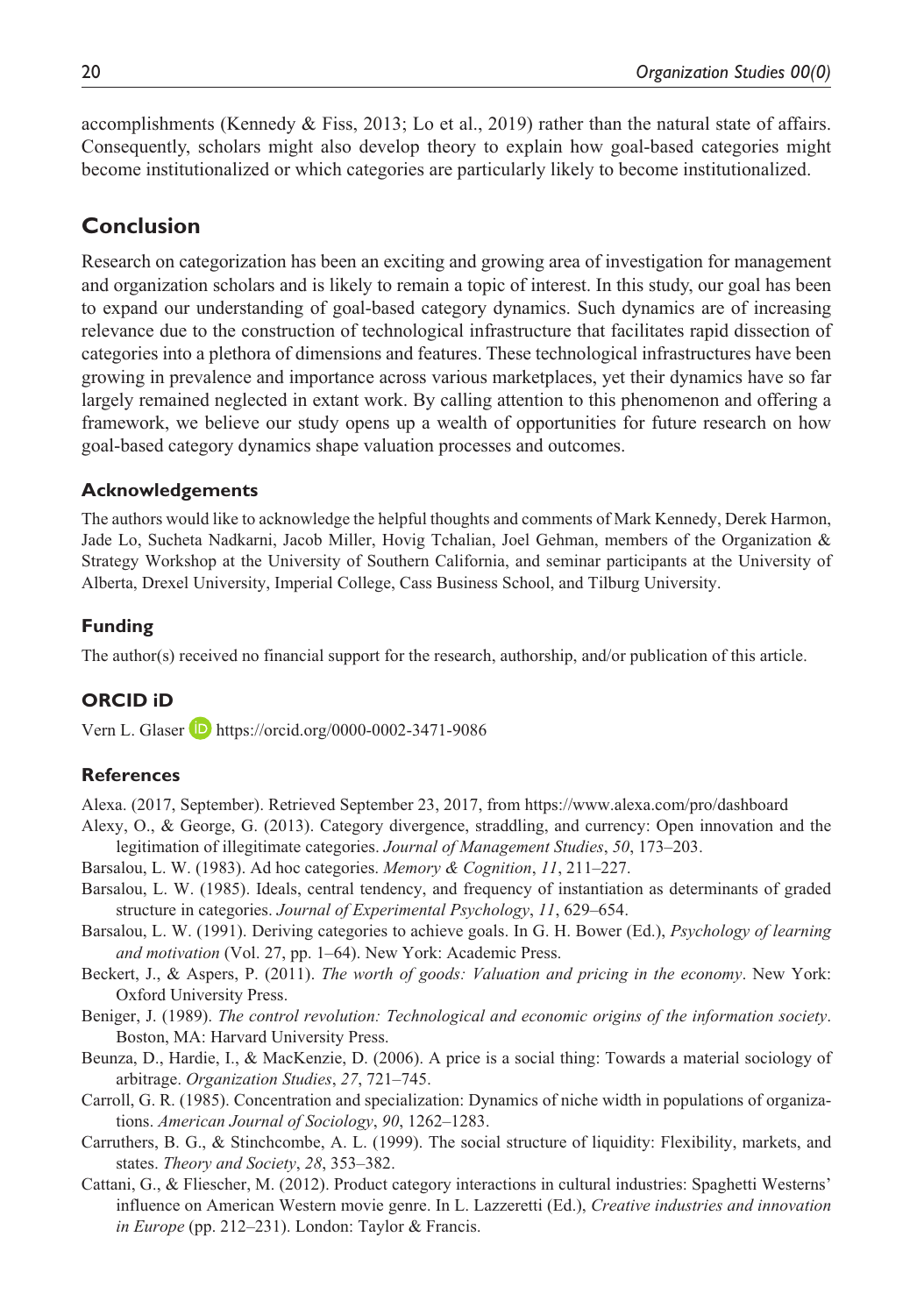- Cook, K. (2016, September 12). A brief history of online advertising. Retrieved July 4, 2018, from [https://](https://blog.hubspot.com/marketing/history-of-online-advertising) [blog.hubspot.com/marketing/history-of-online-advertising](https://blog.hubspot.com/marketing/history-of-online-advertising)
- Delacour, H., & Leca, B. (2017). The paradox of controversial innovation: Insights from the rise of impressionism. *Organization Studies*, *38*, 597–618.
- Delmestri, G., & Goodrick, E. (2017). Looking away: Denial and emotions in institutional stability and change. *Research in the Sociology of Organizations*, *48A*, 233–271.
- Delmestri, G., & Greenwood, R. (2016). How Cinderella became a queen: Theorizing radical status change. *Administrative Science Quarterly*, *61*, 507–550.
- Durand, R., & Boulongne, R. (2017). Advancing research on categories for institutional approaches of organizations. In R. Greenwood, C. Oliver, T. Lawrence, & R. E. Meyer (Eds.), *The Sage handbook of organizational institutionalism* (2nd ed.). London: SAGE Publications.
- Durand, R., Granqvist, N., & Tyllström, A. (2017). From categories to categorization: A social perspective on market categorization. In R. Durand, N. Granqvist, & A. Tyllström (Eds.), *From categories to categorization: Studies in sociology, organizations and strategy at the crossroads* (pp. 3–30). Bingley, UK: Emerald Publishing Limited.
- Durand, R., & Khaire, M. (2017). Where do market categories come from and how? Distinguishing category creation from category emergence. *Journal of Management*, *43*, 87–110.
- Durand, R., & Paolella, L. (2013). Category stretching: Reorienting research on categories in strategy, entrepreneurship, and organization theory. *Journal of Management Studies*, *50*, 1100–1123.
- Espeland, W. N., & Stevens, M. L. (1998). Commensuration as a social process. *Annual Review of Sociology*, *24*, 313–343.
- Fligstein, N. (2001). Social skill and the theory of fields. *Sociological Theory*, *19*, 105–125.
- Fligstein, N., & Dauter, L. (2007). The sociology of markets. *Annual Review of Sociology*, *33*, 105–128.
- Fourcade, M. (2011). Cents and sensibility: Economic valuation and the nature of "nature." *American Journal of Sociology*, *116*, 1721–1777.
- Gehman, J., Glaser, V. L., Eisenhardt, K. M., Gioia, D., Langley, A., & Corley, K. G. (2018). Finding theory– method fit: A comparison of three qualitative approaches to theory building. *Journal of Management Inquiry*, *27*, 284–300.
- Gioia, D. A., Corley, K. G., & Hamilton, A. L. (2013). Seeking qualitative rigor in inductive research: Notes on the Gioia methodology. *Organizational Research Methods*, *16*, 15–31.
- Glaser, B., & Strauss, A. C. (1967). *The discovery of grounded theory: Strategies for qualitative research*. New Brunswick, NJ: Aldine Transaction.
- Glaser, V. L., Fiss, P. C., & Kennedy, M. T. (2016). Making snowflakes like stocks: Stretching, bending, and positioning to make financial market analogies work in online advertising. *Organization Science*, *27*, 1029–1048.
- Hallerman, D. (2010). *US ad spending: Online outshines other media*. eMarketer, Inc.
- Hannan, M. T. (2010). Partiality of memberships in categories and audiences. *Annual Review of Sociology*, *36*, 159–181.
- Hannan, M. T., Pólos, L., & Carroll, G. R. (2007). *Logics of organization theory: Audiences, codes, and ecologies*. Princeton, NJ: Princeton University Press.
- Hsu, G. (2006). Jacks of all trades and masters of none: Audiences' reactions to spanning genres in feature film production. *Administrative Science Quarterly*, *51*, 420.
- Huault, I., & Rainelli-Weiss, H. (2011). A market for weather risk? Conflicting metrics, attempts at compromise, and limits to commensuration. *Organization Studies*, *32*, 1395–1419.
- IAB.net Wiki. (2014). Interactive Advertising Bureau.
- John, G. (2010, February 23). You can't manage online ad inventory like a stock market. VentureBeat. Retrieved from [http://venturebeat.com/2010/02/23/you-cant-manage-online-ad-inventory-like-a-stock](http://venturebeat.com/2010/02/23/you-cant-manage-online-ad-inventory-like-a-stock-market/)[market/](http://venturebeat.com/2010/02/23/you-cant-manage-online-ad-inventory-like-a-stock-market/)
- Jounce Media. (2017). The little black book series. Retrieved November 1, 2017, from Jounce Media website: <https://jouncemedia.com/little-black-book/>
- Karthikeyan, S. I., Jonsson, S., & Wezel, F. C. (2015). The travails of identity change: Competitor claims and distinctiveness of British political parties, 1970–1992. *Organization Science*, *27*, 106–122.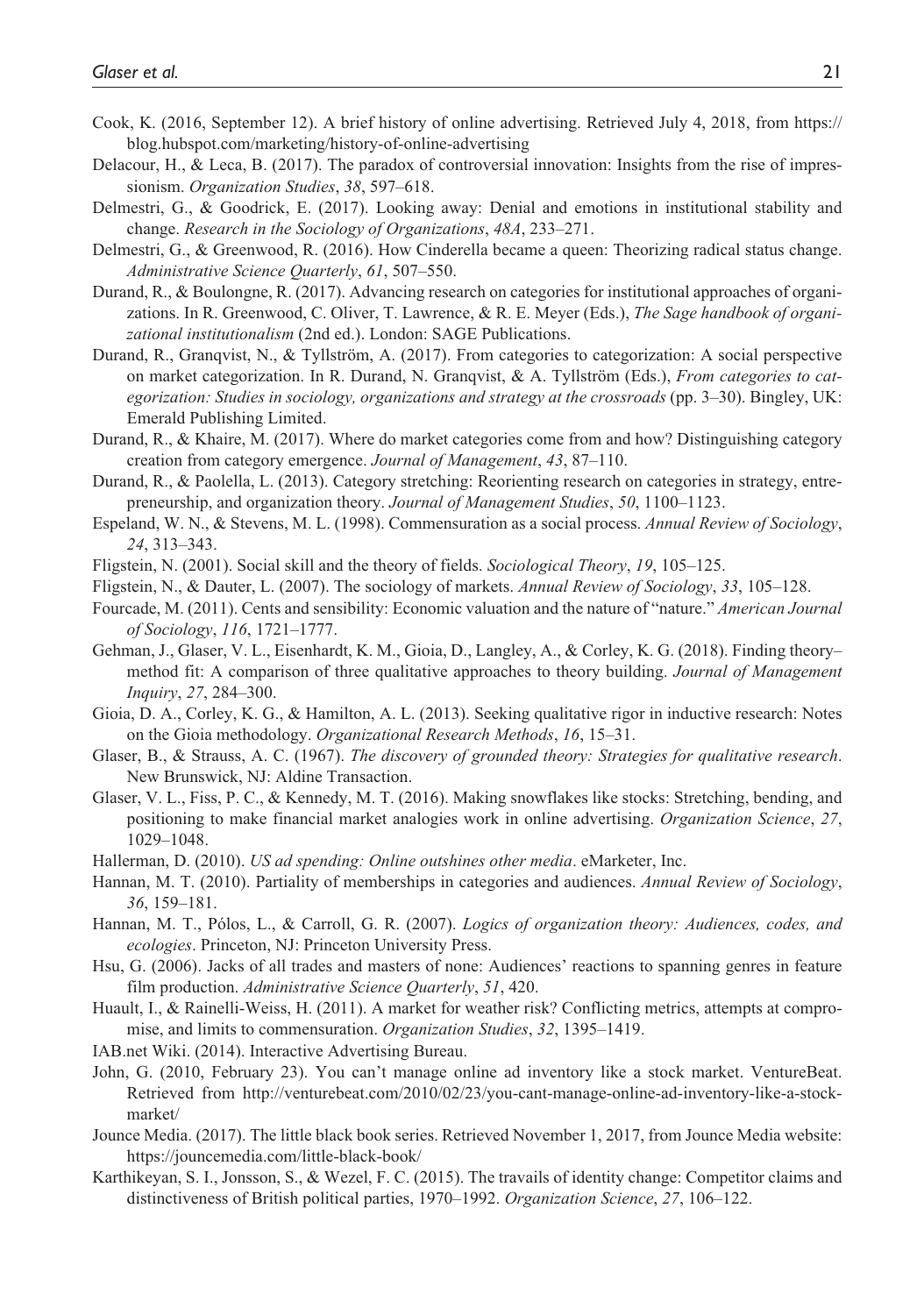- Kennedy, M. T. (2005). Behind the one-way mirror: Refraction in the construction of product market categories. *Poetics*, *33*, 201–226.
- Kennedy, M. T. (2008). Getting counted: Markets, media, and reality. *American Sociological Review*, *73*, 270–295.
- Kennedy, M. T., & Fiss, P. C. (2013). An ontological turn in categories research: From standards of legitimacy to evidence of actuality. *Journal of Management Studies*, *50*, 1138–1154.
- Kennedy, M. T., Lo, J., Yu-C., & Lounsbury, M. (2010). Category currency: The changing value of conformity as a function of ongoing meaning construction. In G. Hsu, G. Negro, & Ö. Kocak (Eds.), *Research in the Sociology of Organizations* (Vol. 31, pp. 369–397). Bingley, UK: Emerald Group Publishing.
- Khaire, M., & Wadhwani, R. D. (2010). Changing landscapes: The construction of meaning and value in a new market category—modern Indian art. *Academy of Management Journal*, *53*, 1281–1304.
- Koçak, Ö., Hannan, M. T., & Hsu, G. (2014). Emergence of market orders: Audience interaction and vanguard influence. *Organization Studies*, *35*, 765–790.
- Lo, J. Y.-C., Fiss, P. C., Rhee, E. Y., & Kennedy, M. T. (2019). Category viability: Balanced levels of coherence and distinctiveness. *Academy of Management Review*.<https://doi.org/10.5465/amr.2017.0011>
- Lounsbury, M., & Glynn, M. A. (2019). *Cultural entrepreneurship: A new agenda for the study of entrepreneurial processes and possibilities*. Cambridge: Cambridge University Press.
- Lounsbury, M., & Rao, H. (2004). Sources of durability and change in market classifications: A study of the reconstitution of product categories in the American mutual fund industry, 1944–1985. *Social Forces*, *82*, 969–999.
- Luma Partners. (2017, September). Display Lumascape. Retrieved September 23, 2017, from [http://www.](http://www.lumapartners.com/lumascapes/display-ad-tech-lumascape/) [lumapartners.com/lumascapes/display-ad-tech-lumascape/](http://www.lumapartners.com/lumascapes/display-ad-tech-lumascape/)
- Mervis, C. B., & Rosch, E. (1981). Categorization of natural objects. *Annual Review of Psychology*, *32*, 89–115.
- Miles, M. B., & Huberman, M. (1994). *Qualitative data analysis: An expanded sourcebook* (2nd ed.). Thousand Oaks, CA: SAGE Publications.
- Montauti, M., & Wezel, F. C. (2016). Charting the territory: Recombination as a source of uncertainty for potential entrants. *Organization Science*, *27*, 954–971.
- Murphy, G. L. (2004). *The big book of concepts*. Cambridge, MA: MIT Press.
- Navis, C., & Glynn, M. A. (2011). Legitimate distinctiveness and the entrepreneurial identity: Influence on investor judgments of new venture plausibility. *Academy of Management Review*, *36*, 477–499.
- Neff, J. (2013, August 20). Does P&G Really Drop 35% Of Its Marketing Dollars On Digital? Retrieved September 23, 2017, from [http://adage.com/article/digital/procter-gamble-spends-35-marketing-dollars](http://adage.com/article/digital/procter-gamble-spends-35-marketing-dollars-digital/243718/)[digital/243718/](http://adage.com/article/digital/procter-gamble-spends-35-marketing-dollars-digital/243718/)
- Negro, G., Hannan, M. T., & Rao, H. (2010). Categorical contrast and audience appeal: Niche width and critical success in winemaking. *Industrial and Corporate Change*, *19*, 1397–1425.
- Negro, G., Hannan, M. T., & Rao, H. (2011). Category reinterpretation and defection: Modernism and tradition in Italian winemaking. *Organization Science*, *22*, 1449–1463.
- Negro, G., & Leung, M. D. (2013). "Actual" and perceptual effects of category spanning. *Organization Science*, *24*, 684–696.
- Nicolini, D. (2009). Zooming in and out: Studying practices by switching theoretical lenses and trailing connections. *Organization Studies*, *30*, 1391–1418.
- Paolella, L., & Durand, R. (2016). Category spanning, evaluation, and performance: Revised theory and test on the corporate law market. *Academy of Management Journal*, *59*, 330–351.
- Paolella, L., & Sharkey, A. (2017). Forging consensus: An integrated view of how categories shape the perception of organizational identity. In R. Durand, N. Granqvist, & A. Tyllström (Eds.), *From categories to categorization: Studies in sociology, organizations and strategy at the crossroads* (pp. 327–353). Bingley, UK: Emerald Publishing Limited.
- Pettigrew, A. M. (1990). Longitudinal field research on change: Theory and practice. *Organization Science*, *1*, 267–292.
- Pontikes, E. G. (2012). Two sides of the same coin: How ambiguous classification affects multiple audiences' evaluations. *Administrative Science Quarterly*, *57*, 81–118.